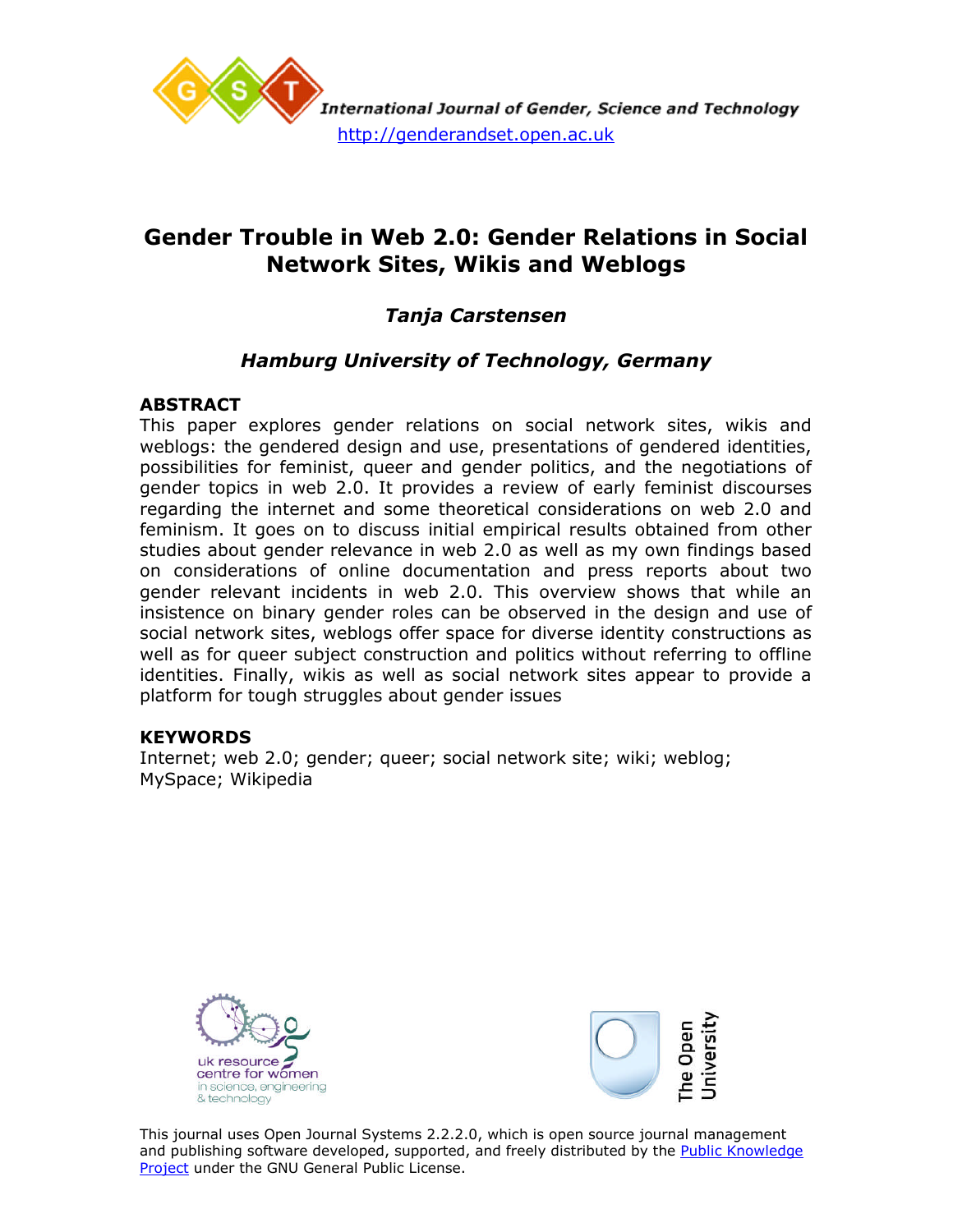# **Gender Trouble in Web 2.0. Gender Relations in Social Network Sites, Wikis and Weblogs**

# **INTRODUCTION**

With the multitude of weblogs, wikis, podcasts, and social network sites such as [YouTube,](http://www.youtube.com/) [MySpace](http://www.myspace.com/) and [StudiVZ](http://www.studivz.net/) available today, the internet promises an increase in user participation and new forms of cooperation. Hopes of democratisation, new public spaces, community building, networks, and a disempowerment of the mass media's role are arising and celebrating the 'web 2.0' as a revolution (O'Reilly, 2005; critically: Hirschorn, 2007; Schmidt, 2008).

From a gender perspective, web 2.0 also offers various new opportunities. This paper explores the gender relations in web 2.0. Following a review of the early 1990s feminist hopes and fears for the internet, both the characteristics of web 2.0 and the current situation of feminist, queer and gender politics are considered. This paper then moves on to discuss first empirical studies that investigated gender aspects of web 2.0 in the fields of science and technology studies; internet research, and gender and queer studies. Additionally, first results of my own ongoing study "Agency in Web 2.0" are presented and discussed. In my study I consider the gendered design and use of web 2.0 as well as discourses and interventions on gender and queerfeminism linked to web 2.0 to investigate the scope of action of feminist activists. My findings contain an initial classification of case studies. In this paper I exemplarily consider two cases of gender relevant incidents in web 2.0: the deletion of the profile of a gay-lesbian band on MySpace and discussions about the deletion of feminist entries in [Wikipedia.](http://en.wikipedia.org/wiki/Main_Page) The findings are based on analysis of documentation of the discussions on the internet and press reports about these incidents to reconstruct the characteristics of the events.

This paper seeks to address the following questions: How does gender influence use and design of web 2.0 tools? What effects does web 2.0 have on gender relations, specifically with regards to the possibilities of presenting and performing different gender identities or on the possibilities for gender, feminist and queer politics? How are gender topics negotiated in web 2.0? The paper concludes with a discussion of further research perspectives formulated within the context of both the background of the early feminist discourses and the current situation of feminist, queer and gender politics.

# **A LOOK BEHIND: EARLY FEMINIST DISCOURSES ON THE INTERNET**

In contrast to earlier phases of the internet's development, a surprising calm has now entered feminist discourses. In the 1990s, feminists had very different views on the internet; it was a contentious and negotiated subject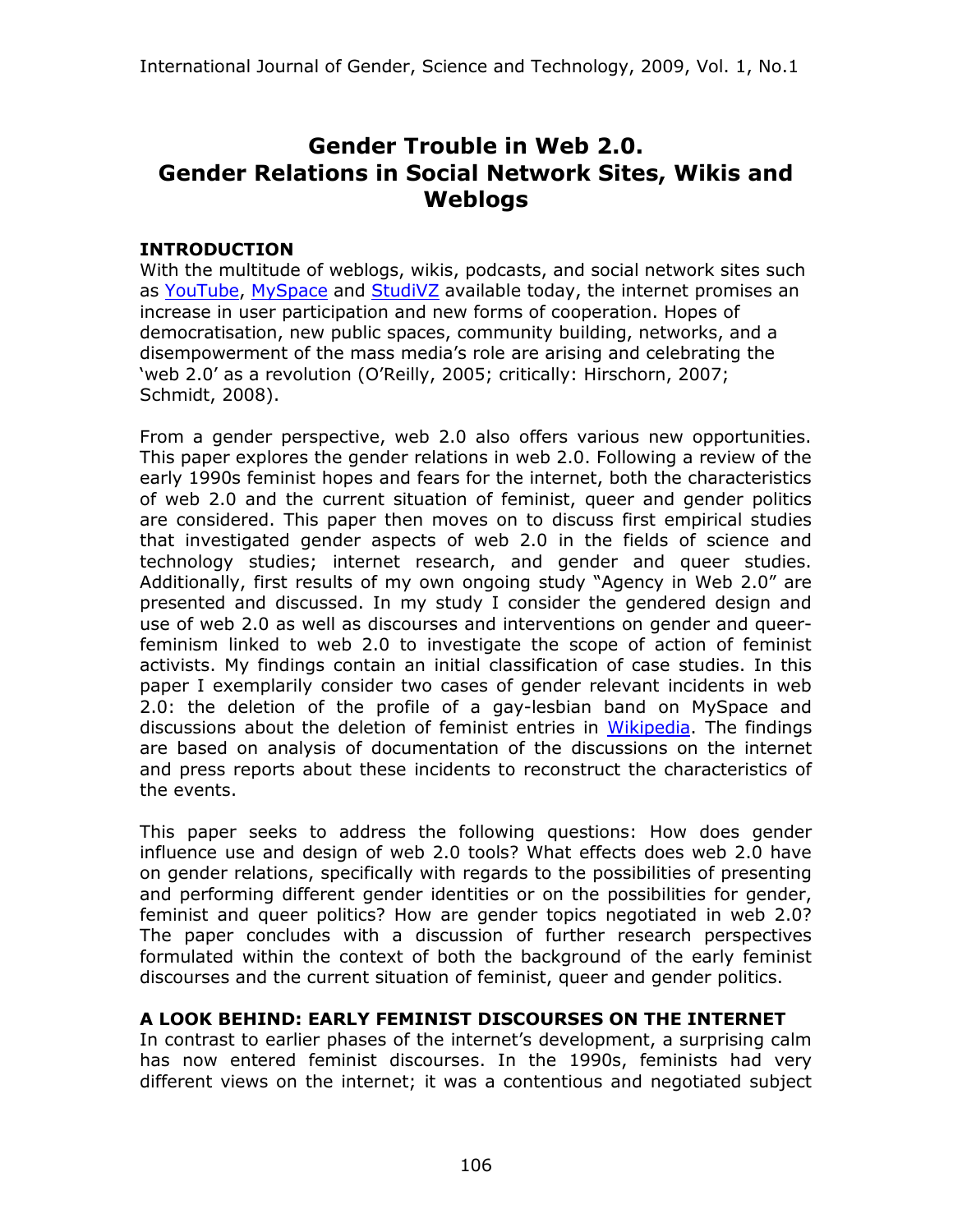within feminist debates (Carstensen, 2008).

One side of the discussion called attention to the internet as a male domain, a 'gendered net' (Dorer, 1997; Neverla, 1998; Spender, 1996). This perception of the internet was influenced by the interpretation of the internet as 'technical'. Referring to the close link between technology and masculinity; the delayed access of women to the internet; androcentric content (Funken and Winker, 2002); and, male-dominated discussions in forums and chats (Herring, 1996) were central reasons cited. The internet was considered to be riddled with the same inequalities and power relations as the 'real world'.

At the same time, the internet was also linked with hopes and expectations for creating solidarity and closer connections between women, including the widening of participation in political discussions and decisions. Plant (1997) retold the story of technology and gender, interpreting the net as feminine. Feminists discussed the possibilities for new public spaces and expected changes through the removal of the boundaries between the public and private spheres (Consalvo and Paasonen, 2002). In addition, worldwide access to information and ease of communication were recognised as having the potential to strengthen feminist politics (Floyd et al., 2002, Harcourt, 1999, Shade, 2002). In this perception, the internet was interpreted less as technology and more as a medium.

Furthermore, feminists inspired by poststructuralist theories developed utopian projects for a world beyond binary gender relations. Cyberfeminists hoped that on the internet the boundaries between technology and human, as well as between men and women, would be broken down. Visions like Donna Haraway's 'cyborg' (Haraway, 1991) encouraged people to imagine a world without gender. The possibility of anonymous communication via the internet and 'gender swapping' in chats and forums, where the 'real' body is not present and identities could be apparently invented anew, made the internet a projection screen for postmodern and deconstructive future designs in which gender relations would be set in motion (Bruckman, 1993; Turkle, 1996).

Some of the empirical studies which followed seemed to indicate that not all the earlier hopes and fears regarding the potential of the internet were being realized. Although there are still fewer women using the internet than men (for example: USA 81% of men and 77% of women, Pew Internet and American Life Project, 2009, or Germany 72.4% of men and 58.3% of women, Initiative D21 and TNS Infratest, 2008), studies have shown that gender plays a minor role in explaining these differences in contrast to socioeconomic factors, such as education, income or age (Bimber, 2000, Winker, 2005a). For example, the older people are, the bigger the gender difference in internet access becomes. In Germany, for example, 51.7% of men and 32.4% of women in the  $60 - 69$  age group have access to the internet. Within the 14 – 19 age group, however, 94.3% of girls and 93.2% of boys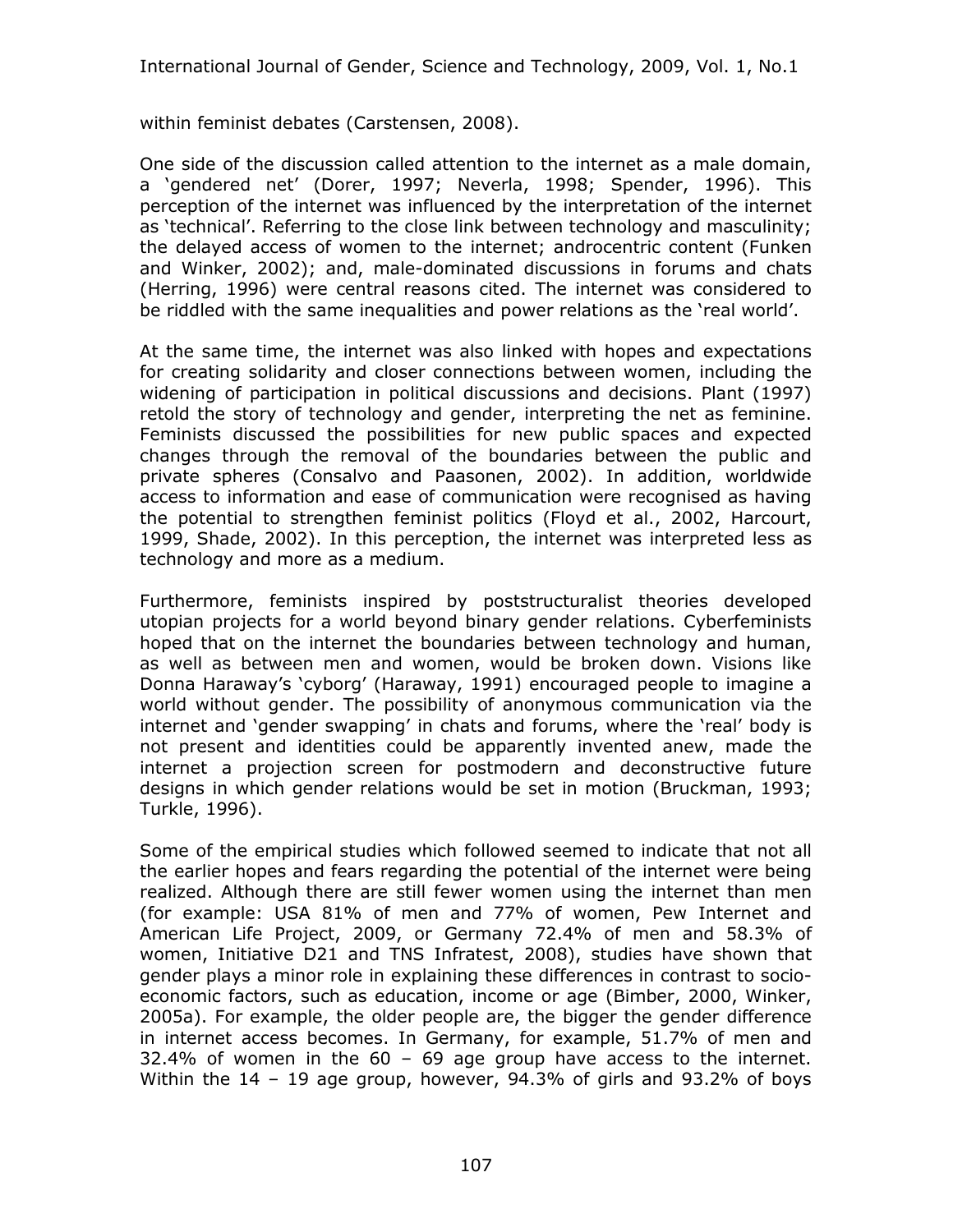have access to the internet (Initiative D21 and TNS Infratest, 2008). As such, we can expect an equal distribution between men's and women's access to the internet for the future.

On the other hand, studies on communication in forums, chats and online games have shown that gender roles play an unexpectedly significant role in 'bodiless' interaction. Even though the 'real' gendered body is not visible in virtual interactions, the gender of participants remains highly relevant and serves as an important reference point (e.g. Funken, 2002).

On a similarly negative note the possibilities offered by the internet for discussion and exchange of ideas and opinions, within personal separate spaces as well as in larger public arenas, and for initiating and organizing political action were hardly used within German feminist networks at the beginning of the new century (Carstensen and Winker, 2005).

## **WEB 2.0 AND FEMINISM AS CO-CONSTRUCTS**

Over the last decade, it has been widely accepted within gender and technology studies that technology and gender are co-constructed, which means that they are mutually constitutive (Wajcman, 2004). The notion of mutual constitution recognises not only that technology and gender are socially constructed, but that each plays a significant role within the construction of the other. If we study gender relations in web 2.0 under the theoretical perspective of co-construction, we have to consider both the technological changes concerning the internet and the social transformations with regard to gender relations, feminist politics and the political conditions surrounding these, including how they are connected to and affect each other.

In the context of this paper, gender is understood as socially constructed, which means that gendered subjects do not exist previously with different interests and attributes, but are produced by embodied and discursive practices in social interactions (Butler, 1990). Gender becomes naturalized, is organized as a hierarchy and materializes on different levels (Harding, 1991): on a structural level, for example in a gender specific division of labour or a gendered segregated labour market; on a level of representations as images of femininity and masculinity or gender norms, symbols and discourses, which negotiate how men and women have to behave; and, on an individual level in the creation of identities, or subject positions as 'male' or 'female' or 'other'.

In order to examine web 2.0 and gender and feminist politics as coconstructs, it is necessary to view some central changes of recent years that have affected the relationship between gender and the internet. Beside the change from 'old' internet to web 2.0, these include the challenges to feminist politics presented by the critique of identity politics outlined by theorists such as Judith Butler (1990). A contrasting challenge is presented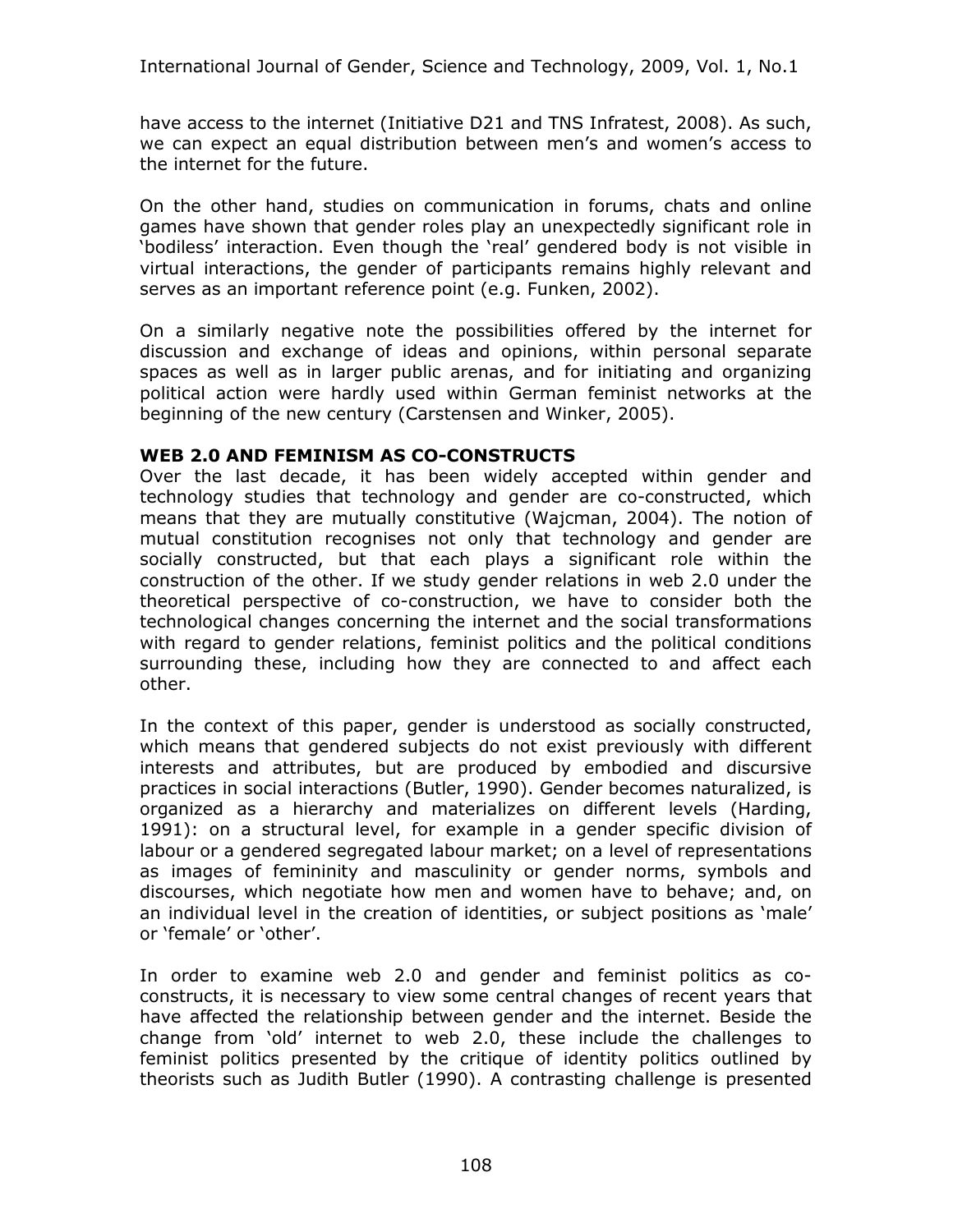by an apparent realized equality between men and women, which questions the relevance of feminism. Furthermore, the social circumstances have changed, too. Individuals nowadays are expected to manage themselves, to have responsibility for their own actions, and be more efficiency-orientated and economically independent than ever. These modified requirements are connected with a radicalized capitalist economy, an increasing economisation of all social fields and a reduction of benefits of the social state, which can be labelled as 'neoliberalism' (Chomsky, 1999, Kreisky, 2001). I will discuss each of these changes in more detail below.

#### **From Internet to web 2.0**

Web 2.0 refers to a 'second generation' of internet development and design, where websites enable users to do more than just retrieve information. Weblogs, wikis, podcasts and social networking sites<sup>[1](#page-16-0)</sup> such as YouTube, MySpace and StudiVZ facilitate communication, information sharing, collaboration, community building and networking.

Weblogs are websites with entries of commentary, descriptions of events, or other material such as graphics or videos, displayed in reverse-chronological order. The handling of weblogs (often referred to as blogs) is extraordinarily simple. Many blogs provide news or statements on a particular subject. Blogs also incorporate a 'blogroll', a list of blogs recommended by the blogger, and a commentary function, which allows readers to comment on a blog entry. This ability for readers to leave comments in an interactive format is an important part of many blogs. Therefore weblogs can be used to exchange ideas, thoughts and experiences as well as for communication and discussion (Schmidt et al., 2005; Schmidt, 2006).

A wiki is a hypertext-system, whose content cannot only be read by users, but also changed online. Wikis allow different users to work on a common text and, as such, they are often used to create collaborative websites. Wikis allow many authors to contribute to a text, which opens up space for new forms of cooperative and collective creation and supply of knowledge. This is illustrated by the very prominent example of the online encyclopedia Wikipedia. Generally, there is no review before modifications to the text are published. Many wikis are open to the general public without requiring them to register and create user accounts. A further characteristic of wikis is that you can see the revision history of every entry, allowing previous versions of the wiki to be reinstated (Klobas, 2006; Stegbauer et al., 2007; Reichert, 2008).

Social networking sites try to build online communities of people who share similar interests. They are web-based services that allow individuals to construct a public or semi-public profile within a bounded system, articulate a list of other users with whom they share a connection, and view and traverse their list of connections and those made by others within the system. After joining a social network site, an individual is asked to fill out forms containing a series of questions. The profile is generated using the answers to these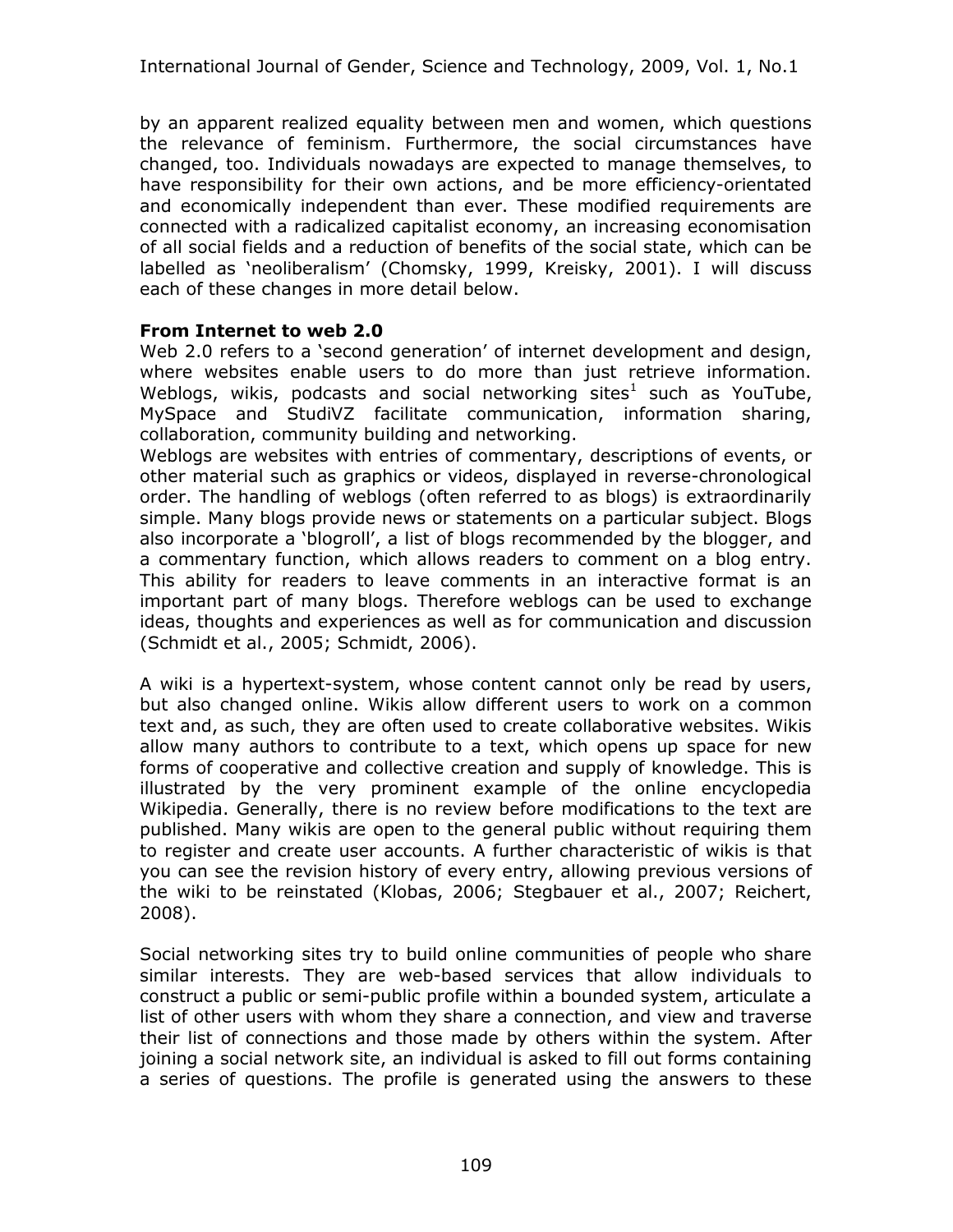questions, which typically include descriptors such as age, location, interests or business information. Most sites also encourage users to upload a profile photo (boyd and Ellison, 2007).

Through these activities, web 2.0 promises an increase in user participation and new forms of cooperation, discussion and networking (Reichert, 2009 p. 9). These technological developments have the potential to be of benefit to feminist politics, however, this potential is challenged by the social changes that I outline below.

## **Criticising identity politics**

While in the 1970s, activists accepted the discrimination against women as a whole as fact, and it was only a question of the correct political emancipation strategy (equality feminism versus difference feminism), from the mid-1980s the focus shifted to take account of the differences between women. Since the mid-1990s, under the influence of postmodernist theories and the reception of the book *Gender Trouble* by Judith Butler (1990), a sceptical attitude towards group identities has been becoming increasingly influential. Identities can be seen as repressive and creating exclusion (Carstensen and Winker, 2007). The queer movement in particular emphasises the problems of politics based on identities (Woltersdorff, 2003). The aim of queer politics is to fight against heteronormativity and pursue the aim that everybody can live his or her (gender) identity, sexuality and life form as he or she wants to, including outside the heterosexual-defined mainstream, e.g., gay, lesbian, transsexuality, transgender, intersexuality and polyamory. The accompanying demand to involve further dimensions of differentiation alongside gender, such as class, ethnicity, sexuality or age, has led to important new insights (Winker and Degele, 2009). It has also made it more difficult, however, to justify and carry out feminist activities.

## **Apparent equality**

Furthermore, in the Western industrialised nations, an increasing number of women are being integrated into the labour market, the education level of young women and men has equalised to a major extent, and lifestyles have been becoming increasingly pluralized since the 1980s (Keddi, 2004). Young women nowadays take the existence of equality for granted (Koppetsch and Burkart, 1999; Klaus, 2008), so that feminist politics from some perspectives have lost their obvious relevance. Although there are still ongoing issues, for example, wage differences; implicit sexism; unequal valuation of male and female activities and jobs; inequalities in sharing domestic labour and childcare and violence against women, feminism stands under greater pressure of justification than it did in the 1970s and 1980s (Weingarten and Wellershoff, 1999). The subject of feminist politics is therefore becoming more difficult to define.

## **Self-government, freedom and neoliberalism**

Finally, beside the changes of the situation for feminist politics, we can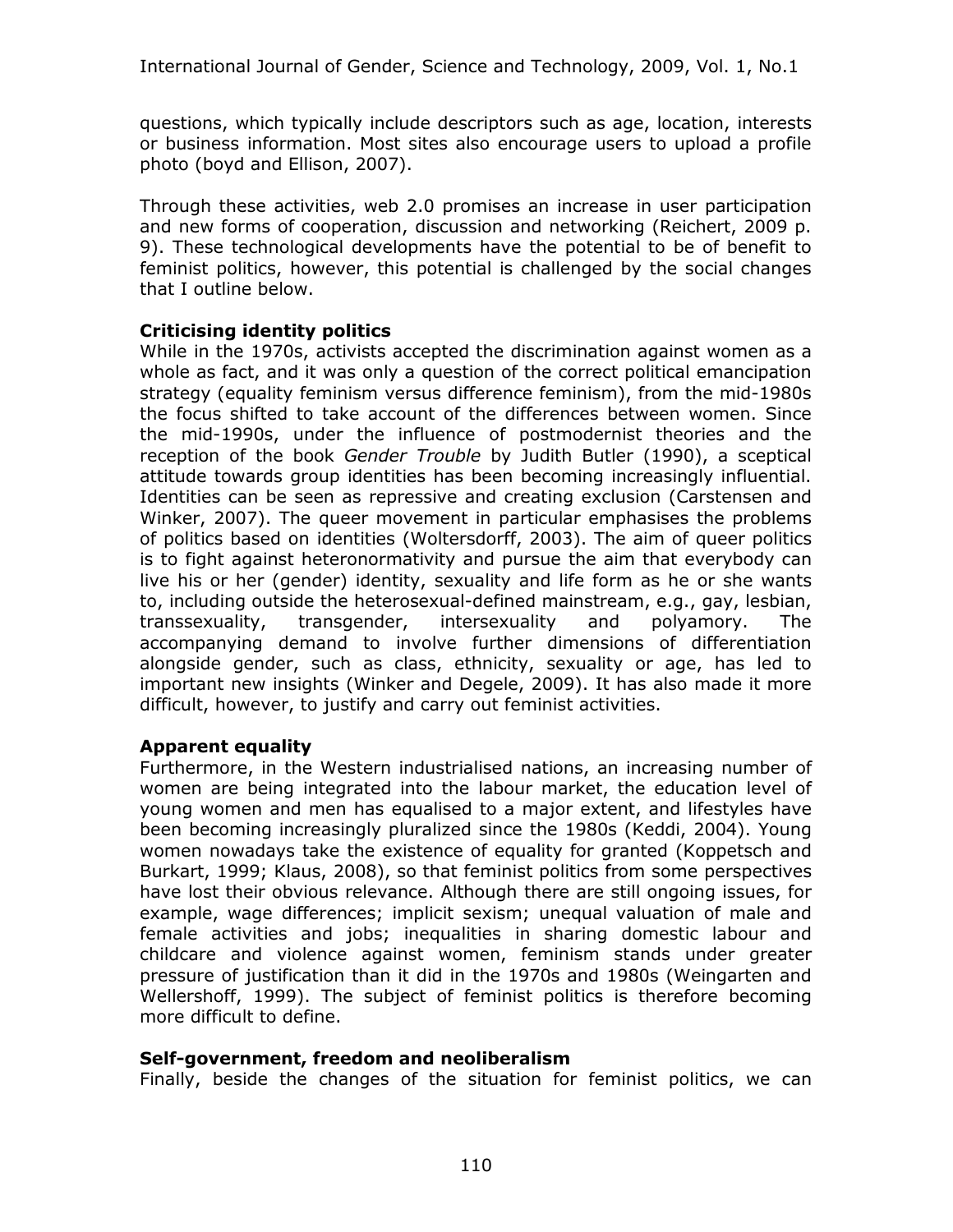observe a serious change in the way individuals are requested to manage themselves. The requirements to act on one's own responsibility, efficiencyorientated and to be economically independent have increased in the last years. Referring to Foucault's studies of governmentality, this moment of self-government is decisive for today's neo-liberalism (Foucault, 2008). By calling the subjects free, autonomous, enterprising individuals, they can be governed not through state control or moral standards under a religious mandate, but through structuring the possible field of action in which they govern themselves, to govern them through their 'freedom'. The ambivalence of freedom and self-government in contemporary societies is also a relevant point for Boltanski and Chiapello (2005). They argue that autonomy, selfrealisation and creativity, which in the 1968 generation represented countermodels of social movements against all kinds of hierarchical power relations, have lost their critical impetus, and are now principles of the new capitalism. These aims, once meant as critique, are very well suited for the ideological justification of the neoliberal redirection of the economy, state and society. This aspect of Boltanski's and Chiapello's argument could also be applied to feminist claims of the 1970s, for example for occupational equality and equal access to the labour market. These liberal feminist ideas were collected and put into practice by mainstream politics and economic interests and thus institutionalised, losing their critical potential (Winker, 2007; Fraser, 2009).

Thus, although feminist politics have always been diverse and heterogeneous, these changes, in technology, politics and equality have led to changed conditions for those interested in feminist politics.

# **METHODOLOGY**

In this section I will address the question of how the developments outlined above are connected with each other in such a way as to form a mutually constitutive relationship. How does gender influence use and design of web 2.0 tools? What effects does web 2.0 have on gender relations, i.e. on the possibilities of presenting and performing different gender identities or on the possibilities for gender, feminist and queer politics? And how are gender topics negotiated in web 2.0?

Until now, little empirical research has been done on these issues. The background to the following discussions is firstly based on a review of current literature, where I draw on studies which have investigated gendered scripts in web 2.0 technologies (Wötzel-Herber, 2008); the gendered selfpresentations and the social construction of femininity and masculinity on social network sites or weblogs (Wötzel-Herber, 2008; Manago et al., 2008; van Doorn et al., 2007); spaces for feminist or queer politics (Landström, 2007); and, gender aspects of the so called 'blogosphere', the entirety of all weblogs (Herring et al., 2004; Harders and Hesse, 2006; Hesse, 2008). Several studies exist, which emphasize gender differences in the use of weblogs, wikis and social network sites (for example Thelwall, 2008 for MySpace). Such studies normally act on the assumption of men and women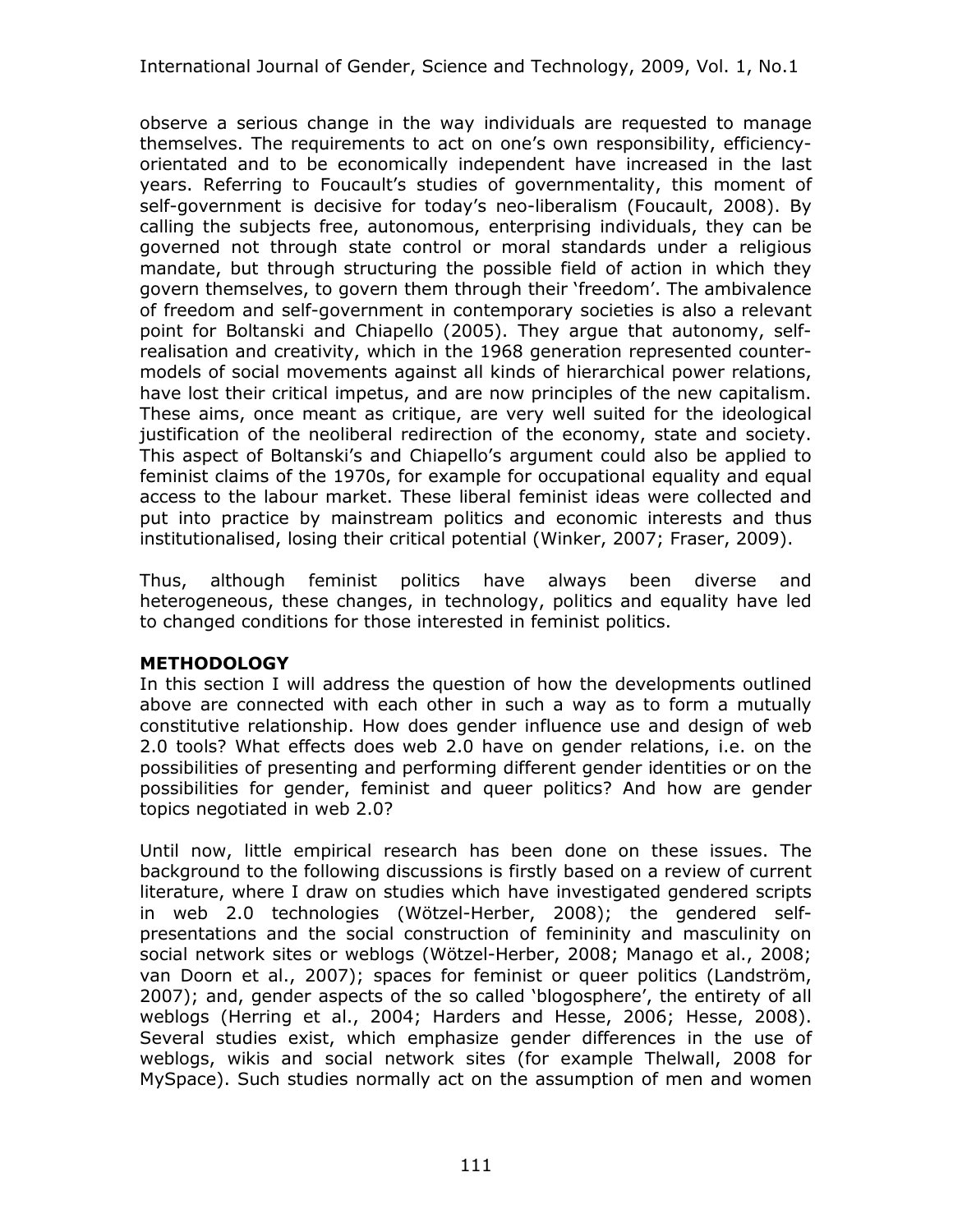as given social groups, which are just compared with each other concerning their internet use. Beside the problem of reifying and reproducing gender differences while distinguishing men and women during the research process, this approach does not produce new insights on constitution, changes or negotiations of gender relations and identities. For this reason I do not consider such studies.

Secondly, I draw on initial results from my own current study 'Agency in Web 2.0', in which I consider the gendered design and use of web 2.0 as well as discourses and interventions on gender and queer-feminism linked to web 2.0. My findings are based on an initial classification of case studies, where I considered examples of gender relevant incidents in web 2.0: i.e. the censorship and deletion of the profile of a gay-lesbian band on MySpace or the discussions about deletion of feminist entries in Wikipedia. I analysed documentation of the discussions on the internet and press reports about these incidents to reconstruct the characteristics of the events. Both examples were chosen because they attracted attention and caused discussions either in the mass media or in feminist discourses. They do not represent every day occurrences, but demonstrate prominent incidents of gender relevant struggles. This sample does not claim to be representative or a systematic investigation, but only tries to spotlight some interesting negotiations of gender topics in web 2.0.

#### **GENDER RELATIONS IN WEB 2.0 – SOME EMPIRICAL RESULTS Unsuccessful struggles: Insisting on gender binarity in social network sites**

Social network sites such as MySpace, [Facebook](http://www.facebook.com/) and [XING](http://www.xing.com/) are disseminating rapidly. In these contact and relationship networks, users present themselves via a profile, typically containing information about gender, birthday, location, education and business data, interests and activities as well as political, religious and sexual attitudes. They provide diverse functionalities to enable networking and communication with other members. In Germany, 13% of internet users make a visit to one or more social network sites every day, 14% of these users are women and 12% are men, so that gender plays no significant role concerning the frequency of use (Busemann and Gscheidle, 2009 p. 359).

If, however, we consider the design of and self-presentations in the social network sites, we can state a strong relevance of gender. It starts with the registration form. Wötzel-Herber (2008) shows that there are only few networks where individuals can become a member without defining themselves as male or female. Two examples are the music platform [last.fm](http://www.lastfm.com/) and the photo community [flickr.com](http://www.flickr.com/) where users can choose to declare their gender as 'unknown' or 'other'. However, in networks such as MySpace or the very prominent German community studiVZ, a social network for students, users are forced to position themselves clearly as either male or female. If a studiVZ user refuses to choose one of the two alternatives, they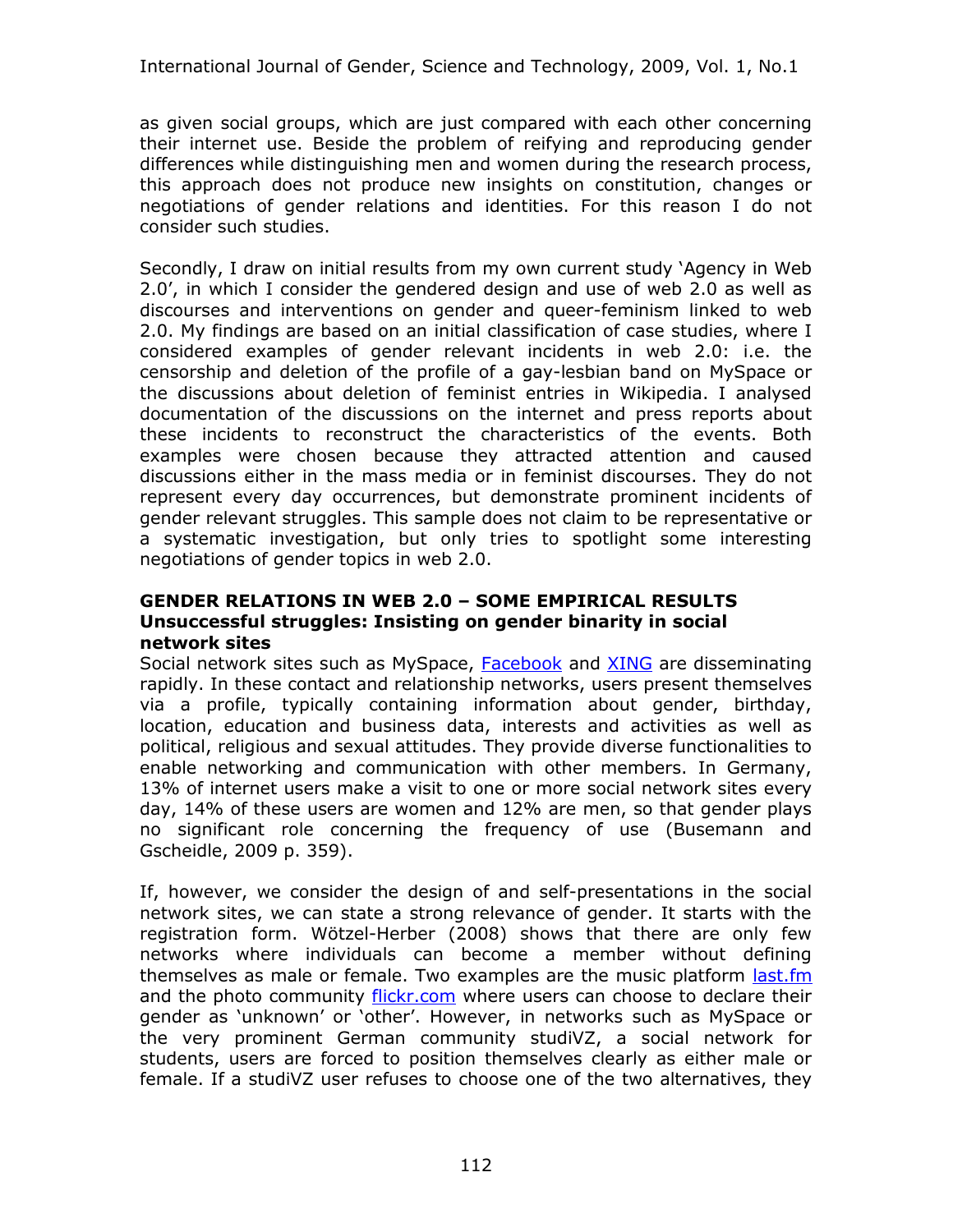are sent to the following statement: 'Only female or male entities can register with us!' (Wötzel-Herber, 2008 p. 38). This is interesting, bearing in mind that other gaps in the registration form do not necessarily have to be filled out. Thus, gender binarity is inscribed into the technology by the developers and administrators. Even discussions within the community with the aim of using gender-sensitive language have been appeased with reasons which fall back on biologically-determinstic ('the two genders are a biological fact') and technology-deterministic arguments ('it would be to difficult to program more than two alternatives for gender in the registration form'). These determinations undoubtedly have effects on the users. A positioning as other than male or female is made technically impossible. On the one hand this attitude is not surprising, because the logic of two genders is commonly inscribed in the formatting and programming of databases and can be seen as an expression of the predominant gender relations in society; on the other hand it shows that web 2.0 is not as participatory as some claim.

Furthermore, in contrast to previous hopes and findings in internet research, which saw the internet as 'identity workshops', authenticity has now become the decisive norm, that is presenting one's 'real' identity and being disposed to tell as much information as possible about oneself. Wötzel-Herber (2008) shows how users also insist on the category of gender in a remarkable way. He comes to the conclusion that users provide a great deal of information about their gender and their sexual orientation voluntarily, even when no information is required by the network forms. The presentations are often sexualized, with a very clear demonstration of male or female gender, for example photographs of near-naked men under the shower, showing off muscles and tattoos, or women in bikinis. Many presentations show heterosexual scenes. Central motivations to use social network sites such as studiVZ seem to be flirting and couple formation. Gender, mostly in combination with heteronormativity, can be considered the most important category in the self-construction of the users' identities.

Manago et al. (2008) come to a similar finding, suggesting that social networking sites provide valuable opportunities for emerging adults to realize possible selves. They also argue, however, that increased pressure for female sexual objectification and intensified social comparison may also negatively impact identity development. They explore the ways emerging adults experience social networking within the cultural context of MySpace and point out that male-female differences in self-presentation parallel, and possibly intensify, gender norms offline. Gender roles are constructed for women as affiliative and attractive and for men as strong and powerful. The authors state an increasing pressure for men to display their physical attractiveness on MySpace as well as a pervasiveness of sexualized female self-presentation. However, young women negotiate discrepant cultural messages concerning female roles and identities 'that communicate their value as sexual objects while at the same time punish those who embrace sexual behaviour with the label of 'slut'' (Manago et al., 2008 p.455).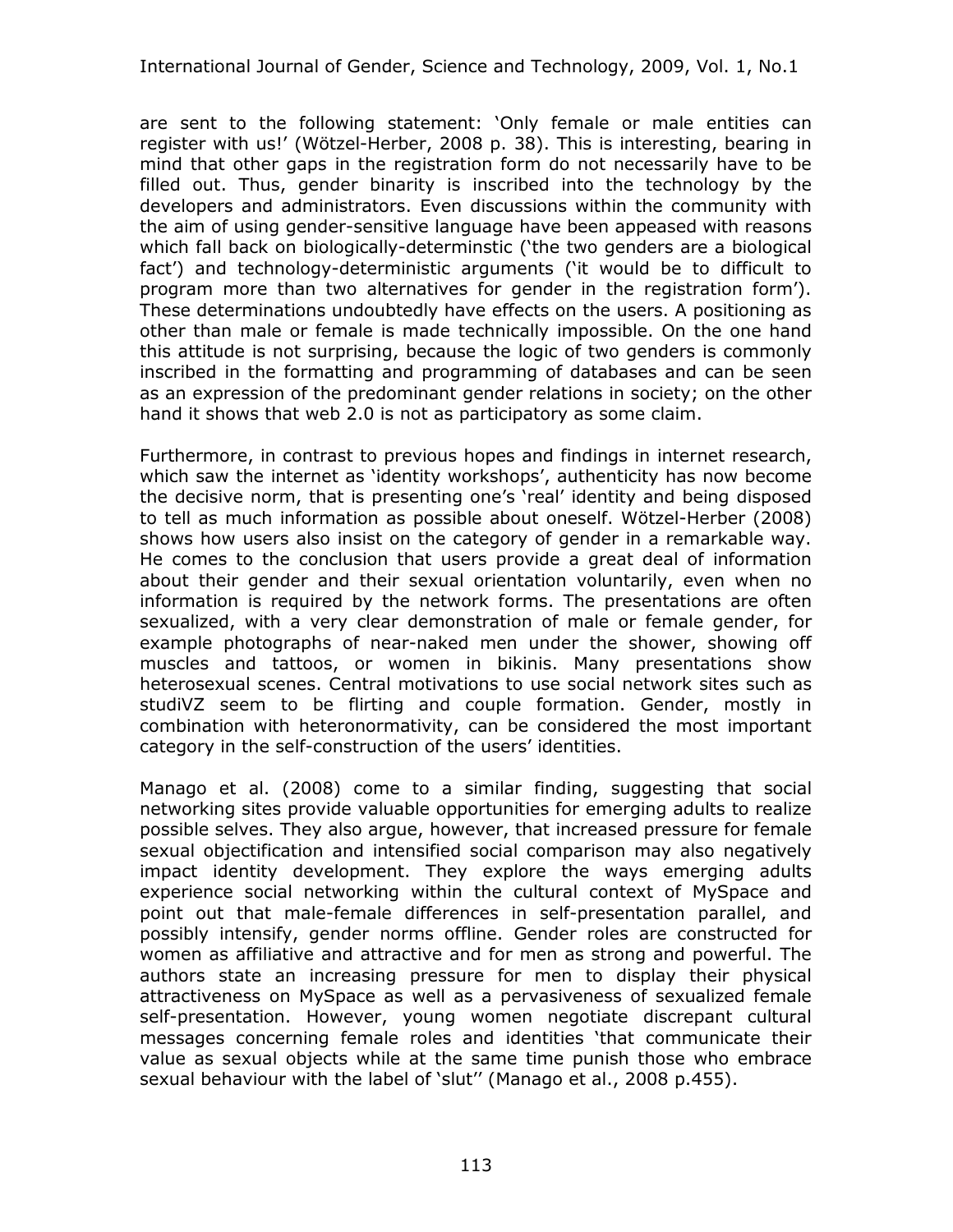Thus, we can observe a strong relevance of gender binarity and validity of stereotyped role models in social networks. On the one hand the technical design of the platforms often does not allow positions beyond male and female and fixes the system of two genders. On the other hand, despite opportunities to realize diverse and non-conforming gender roles, most of the users present themselves in a stereotypical manner.

#### **Female weblogs?**

Finally, considering weblogs from a gender perspective, we come across the fascinating finding that the percentage of female authors is much higher than that of male authors. In particular, more teenage girls than boys appear to author blogs. Harders and Hesse (2006) for example, found that in their sample of German bloggers, nearly 85% of teenagers and at least 67.4% of the entire group were female. In the USA, the PEW Internet & American Life Project (2007) reports that 35% of all online teen girls blog, compared with 20% of online teen boys. Schönberger (2008) states similar distributions for France and Poland. This gender gap appears to have grown larger over time. Older American studies, for example, reported that only 45.8% of bloggers were female (Herring et al., 2004). With the emergence of the blogosphere the percentage of women has increased. The medium appears to be particularly attractive for women and girls (Harders and Hesse, 2006).

Schönberger (2008) argues that the increasing use of the internet as an aspect of everyday life may be one reason for the increasing participation of both women and men. However, the more widespread use of the internet is, the more it loses its image as technical (Winker, 2005b; Schönberger, 2008). As a consequence, the interpretation of the internet as a male domain or male practice vanishes. Furthermore, Schönberger interprets this result against the background of writing diaries as a cultural pattern that is female dominated and finds its continuation in weblog diaries, in both form and content. With the expansion of broadband, it becomes easier to realize different means of communication as pictures, audio and video can be integrated into texts and therefore make complex communication processes possible. Thus, weblogs with their functions greatly resemble diaries and especially friendship books, books in which 'friends' sign in with their data and interests, make drawings, use stickers or write down poetry.

However, Herring et al. (2004) and Hesse (2008) point out that despite the female dominance among weblog writers, the so-called A-bloggers – the most-read weblog writers – are almost 70% male. The main reason cited by Herring et al. and Hesse is the choice of the topics written about in weblogs. While a large proportion of women and girls write personal weblogs, adult men write journalism-orientated filter blogs on 'political' issues. These information based blogs dominate the public sphere and attract much more attention. In the sample studied by Harders and Hesse (2006) 75.9% of the weblogs written by women and only 37.1% of the weblogs written by men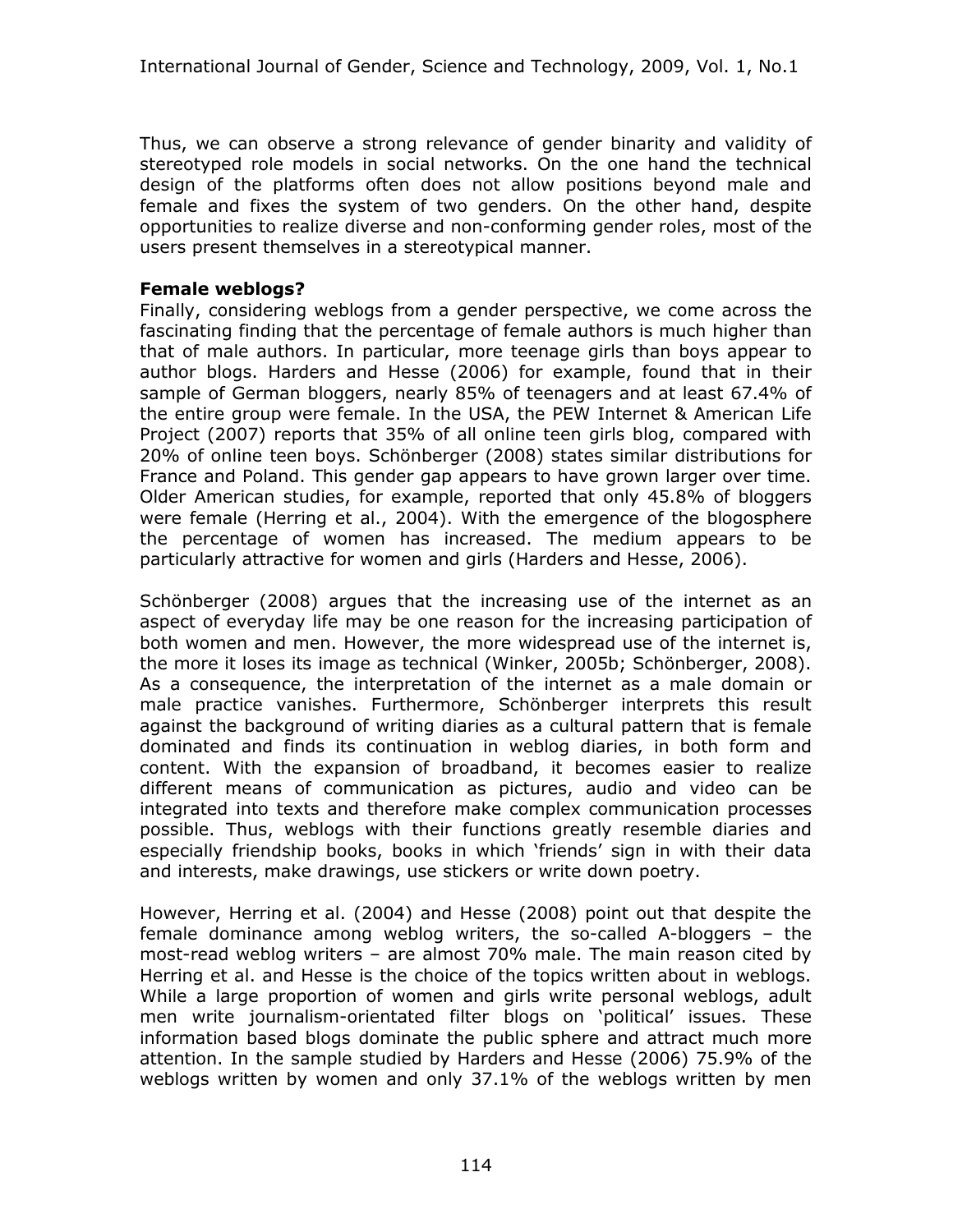were online diaries. In contrast, at least 24.2% of all weblogs written by men are focussed exclusively on information, without any reference to the everyday life of the writers, while only 1% of all weblogs written by women concentrate solely on information. Weblogs that mix both information and personal topics – and break down boundaries between private and public spaces – are authored by 29.5% of the blogging men and 10.3% of the blogging women (Harders and Hesse, 2006). Thus, traditional mechanisms of gendered public spaces still have an impact on digital publics. Even if new media technologies always offer the possibility of shifting the boundaries and the hierarchical dichotomy between public and private, in the case of weblogs these boundaries remain relevant.

In their study of Dutch and Flemish weblogs Van Doorn et al. (2007) conducted a qualitative content analysis to explore how authors present their online gender identity. This analysis focused on the use of images, the use of hyperlinks, the choice of topics and language use and included the use of emoticons (textual portrayal of a writer's mood or facial expression, e.g. a 'smiley'), evaluating these aspects as different dimensions in which gender identity can be expressed. As a result, they state that different versions of femininity used to create a heterogeneous interpretation of female gender identity can be observed. For example, weblog entries of one woman included sexualized images alongside descriptions of domestic work being undertaken but also scenes of technical competences. Another weblog is written by a 'pony girl', identifying herself with the group of girls passionate about horses. In a third weblog a woman writes about her body "modified" by breast cancer and the experience of how it feels to live with only one breast. These three examples already show that in weblogs multiple performances of femininity are presented. At the same time the authors also observed more implicit presentations of masculinity, showing a typical portrayal of a man as tough and composed, professional, loyal to his work and interested in typical male activities. Thus, it can be stated that weblogs are able to facilitate multiple and diffuse gender presentations, although referring to real life and everyday experiences. Furthermore, bloggers can present different interpretations of their gender identity on the same weblog. The bloggers in the study of van Doorn et al. (2007) present their gender identity in relation to their offline lives, using images, hyperlinks or discursive invocations of their everyday experiences. They do not change, experiment or 'play' with their gender identity, but are constantly performing their gender in different ways as they post new entries.

'While weblogs facilitate a mode of gender presentation that remains closely related to the binary gender system that structures people's daily lives, they also offer a 'rich' environment (through the various technological features that weblogs are able to combine), resulting in multiple heterogeneous performances of gender. In practice, these bloggers present themselves as 'men' and 'women', but this presentation is achieved through various performances of 'masculinity'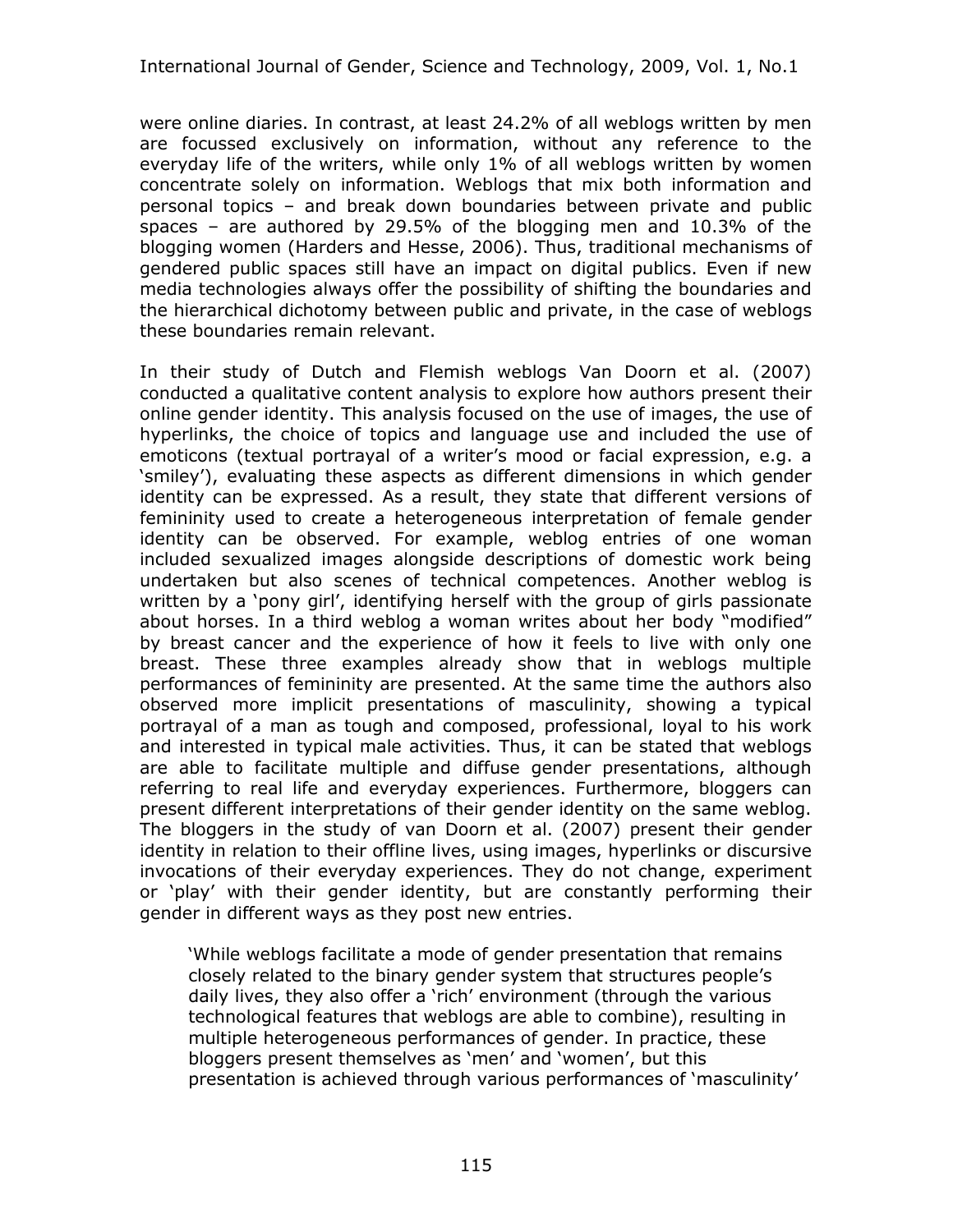and 'femininity', incorporating both discursive and visual means to create an image of a gendered self whose embodied identity is shaped offline' (van Doorn et al., 2007 p. 155).

The study of van Doorn et al. (2007) therefore suggests that weblogs are an important forum for both men and women to present their gender identities in multiple ways.

Furthermore, we can observe a wide range of weblogs from queer-feminist contexts. Conservative estimates dating from as long ago as 2006 refer to 240,000 feminist weblogs (Cochrane, 2006). Two examples are the German [mädchenblog](http://maedchenblog.blogsport.de/) and the [Genderblog,](http://genderblog.de/) which both claim to enrich web 2.0 through feminist interventions. The mädchenblog describes itself as an open feminist community project and aims to broach issues such as the body, sexuality, love, politics and pop culture in a different way from traditional girls' and youth magazines. In the Genderblog, authors and readers discuss the new equality law, parenthood, queer politics or the question of why we still need gender. Books are presented and recent issues or newspaper articles are discussed. Both weblogs are spaces for involved discussions about feminism, they detect sexism and criticize anti-feminism. Furthermore, they provide a large number of links to other weblogs and websites, which show a well-linked and active community of feminists in web 2.0.

Landström (2007) also emphasizes the possibilities of the internet from queer perspectives. On the web, lesbians and gay men have created new, non-heterosexual spaces, in which identity has proved not to be determined by the past of an individual, but by their future. The subject online is not reducible to the subject offline. Online and offline practices are linked, but neither in a linear fashion, nor reducible to one. She argues that the experience to constitute as another subject online than offline erodes the causal link between individual biography and political subject, and sees this as offering significant opportunities for the development of queer politics:

'Grounding political struggle in a desire to open up new possibilities for subject production (rather than re-enacting what is already established) clears space for thinking differently about identity and the human. In contrast to identity politics, that argue for equal rights for subjects that are already stabilised, politics for the subject multiple would aim to create spaces where subjects never seen before could be produced, in ways that do not repeat previous mistakes of defining, excluding and policing subject positions believed to derive from singular identities' (Landström, 2007).

Considering weblogs from a gender perspective, we can come to a heterogeneous result, which ranges from the reproduction of gendered structures in public spaces, to enthusiastic female bloggers, to chances for creating various gender identities and even political subjects for queer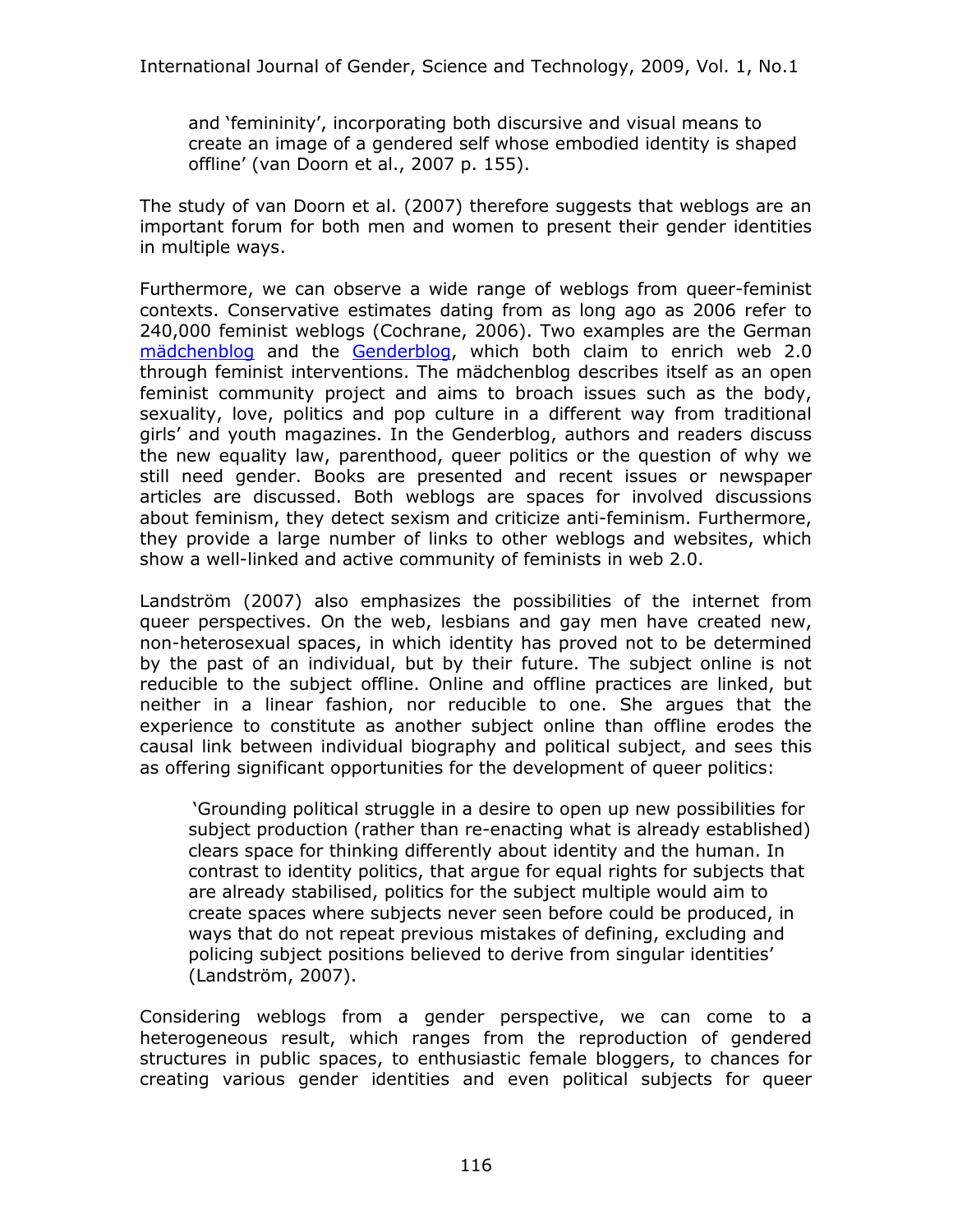politics.

After this overview of existing empirical studies, I now consider two incidents that illustrate how gender issues are being contested in web 2.0 environments

## **Homophobic deletions on MySpace**

In March 2007 MySpace deleted the profile of the Canadian band [Kids on TV](http://www.myspace.com/kidsontv). citing, 'contempt of the terms of use' as the reason for the removal of the gay-lesbian band's data and about 14,000 contacts. Contempt of the terms of use is generally applied to naked pictures or objectionable and violent pictures, covering of the banner advertisement with html codes, harassment of other users, spamming forums or guest books or underage users. Large pornographic banner advertising on the MySpace site shows that these rules have been only half-heartedly followed by MySpace in other cases. It is still not clear which terms of use Kids on TV violated or whether there were other reasons for deleting the profile. After vehement protests, MySpace backed down and allowed the profile back on the site, claiming a mistake had been made. It is not possible to clarify conclusively why the profile was deleted. Accusations of homophobic motives can be found in [discussion forums on](http://blogs.myspace.com/index.cfm?fuseaction=blog.view&friendId=138090927&blogId=246111741) [censorship,](http://blogs.myspace.com/index.cfm?fuseaction=blog.view&friendId=138090927&blogId=246111741) where members mention other deletions of gay, lesbian and queer content (Czauderna, 2007; von Lowtzow, 2007; Mühlbauer, 2007; Neidhart, 2007). Independently of the real reasons of MySpace, this incident makes clear that social network sites are places of tough struggles for gender and sexuality. Whether it has been an act of heteronormativity or not, is not to clarify, but it is remarkable that the regarded press reports unanimously discussed this scene as such.

## **Bundling and defending feminist knowledge in wikis**

Such attacks on queer-feminist content as in MySpace are not unique to social network sites. In August 2007, the entries on [Ladyfest](http://de.wikipedia.org/wiki/Wikipedia:L%C3%B6schkandidaten/5._August_2007#Ladyfest_28bleibt.29) and [riot grrrl](http://de.wikipedia.org/wiki/Wikipedia:L%C3%B6schkandidaten/5._August_2007#Riot_grrrl_.28erledigt.29) in the German version of Wikipedia were suggested for deletion. The Ladyfest entry was criticized for its lack of relevance, quality and significance. The critics labelled these entries as 'free associations', which were 'not objective'. The fact that women and girls are underrepresented in the music industry cited in the entry was doubted. Furthermore, the statement of gender as a social construct was questioned. The proponents of the deletions argued "I always thought gender is concerned with genetics." Five minutes later, one of the persons involved also suggested the deletion of the riot grrrl entry. He also questioned the relevance of this entry and the male dominance in the music industry with the argument "When I listen to the radio, I have the impression that I hear more women than men." He also criticized the relevance by characterizing the bands mentioned as "not really famous music bands" and the cited literature as "articles in magazines with still very very narrow readership". He ends with the statement: "I can't help getting the impression that something is being blown up out of proportion that hardly anyone ever took any notice of." (Wikipedia, 2007). Many people intervened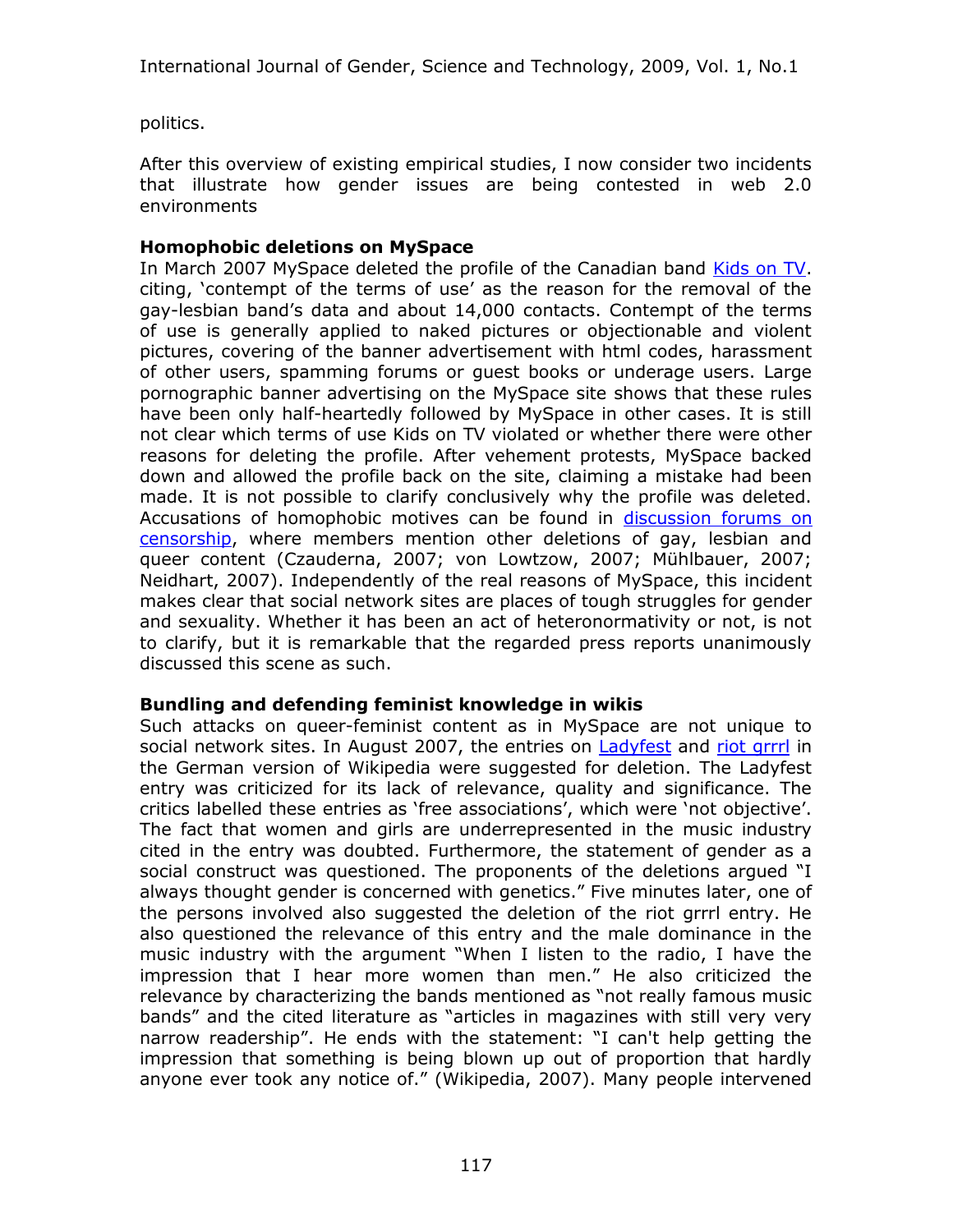and campaigned for the preservation of the articles with solid, vehement and well-founded arguments, and fought for the relevance and the quality of the entries. However, this example shows that feminist issues still have to be defended and justified, perhaps especially in fields where knowledge is jointly produced such as in Wikipedia.

On the other hand, we can find very interesting feminist uses of wiki technology. Students in Berlin developed the project [Gender@Wiki](http://www.genderwiki.de/) to collect and link information, developments, knowledge and actors in women's, gender and queer studies. Users can find entries on different terms and concepts in the field of women's, gender and queer studies. Here, the use of gender-sensitive language is a matter of course, and there is an extended article about Ladyfest.

In conclusion, wikis offer possibilities for collective supply of knowledge, which can be used for creating feminist spaces where knowledge and resources can be combined, while at the same time the characteristic that everybody can participate in writing and creating knowledge leads to hard fights for the relevance of gender issues.

#### **CONCLUSIONS AND FURTHER RESEARCH PERSPECTIVES**

This paper has provided an overview of the research landscape regarding gender relations and web 2.0. If we remember the early feminist hopes and fears, firstly it appears that male dominance is no longer a problem in web 2.0 i.e. many weblogs are written by women, especially younger age groups. The internet can no longer be considered a male technology – whether it has become a female medium as Plant (1997) suggested is open to doubt, however. We still need to consider that there is a reproduction of patriarchal mechanisms in public spaces, where weblogs written by men earn more attention because they deal with 'public' issues, while blogs written by women contain primarily 'private' issues. So, whilst it is interesting to address the issue that men's blogs get more attention, it is also important to examine why women do not write about more political issues.

Further, we find a lot of examples of active networks, solidarity and participation in the field of queer-feminist politics. More than ever, web 2.0 technologies support mutual linking and reciprocal references and invite collaboration, cooperation, comments and discussion. Web 2.0 seems to be an appropriate place for queer-feminist projects which work together closely and strengthen each other.

These results are thus similar in some respects to earlier findings on feminist use of the internet, which showed that most of the investigated feminist websites contain link lists and refer to each other (Carstensen and Winker, 2005). However, the internet is now being used for co-operative work, discussion and opinion-forming. Working together on a common text or statement in wikis, or discussing, commenting or criticising current issues in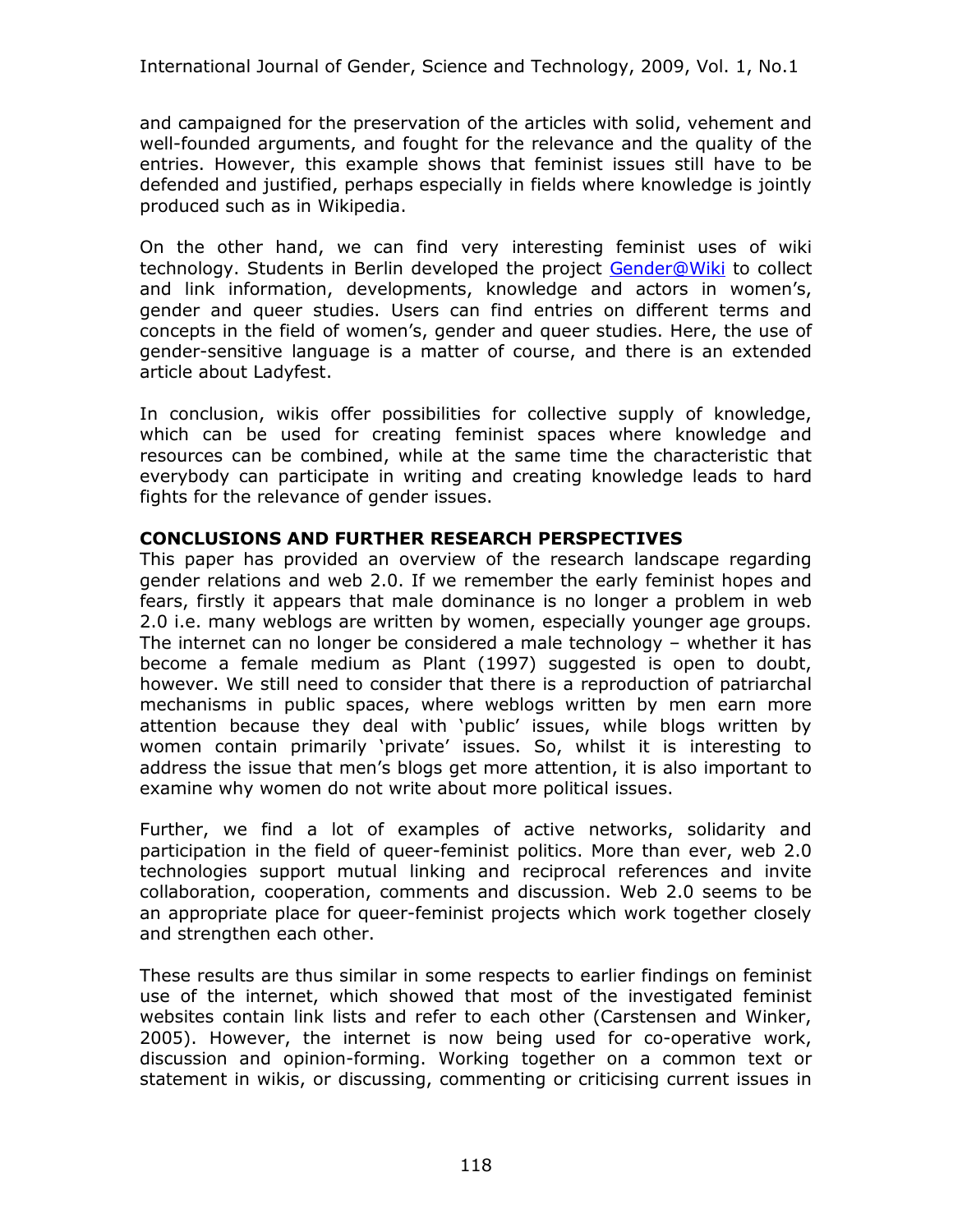weblogs is now common practice. The potential of the internet for feminist politics which were assumed in early years have been advanced slightly since the advent of web 2.0.

An interesting question requiring further research is the relationship between the development of queer politics and the use of web 2.0. We can observe intense and visible use and design of weblogs in queer contexts in particular, but it has yet to be proved whether the number and visibility of queer internet sites have increased with web 2.0. If this is the case, one reason may be that while 'static' websites represent a closed and finished presentation of an institution, group or person, weblogs are much more transitory, spontaneous and elude categorisation. They allow users to position current issues quickly and briefly and to form temporary alliances via comments and blogrolls. On one day bloggers can support one opinion or issue, on another they can show their solidarity with someone else. On a traditional website, however lists of links do not change very often and tend to exhibit permanent closeness and relatedness. These characteristics could be one reason for the extensive use of weblogs in queer contexts in contrast to earlier uses of internet tools. As Landström (2007) argues, weblogs offer possibilities for multiple subject construction where political subject and individual biography are no longer inevitably linked. One could claim that weblogs are the technological answer to some of the problems with identity politics. Following the idea of co-construction, it would be promising to do further research regarding how the technology of weblogs and the queerfeminist refusal of identity politics influence and shape each other.

At the same time, we can observe a strong return of insisting on performing a 'real' gender identity, which refers to the offline identity. Older studies on communication in forums, chats and MUDs already showed that gender roles play a significant role in 'bodiless' interaction (e.g. Funken, 2002) as they are an important orientation even in anonymous situations. Studies on the content of social network site profiles also suggests that, in places where users present themselves with their 'real' identity, gender is also deliberately displayed in an extraordinary way. In social network sites, the binarity of gender is central to the design of the platforms. Thus, as gender and technology studies has shown previously (e.g. Cockburn and Ormrod, 1993, Wajcman, 1991), once again gender relations are inscribed into technology on a structural level. In addition, many users of these sites negotiate and construct gender as a biological fact. Instead of a breakdown of gender, we can observe a new reinforcement of exclusively male and female gender identities and their significance. Another key area for research might be to explore this desire for authenticity and this insistence on gender binarity in web 2.0 as a turning away from postmodernity and how it is linked with the seemingly realised equality.

However, web 2.0 is also a space within which meanings of gender are contested. Anti-feminist, sexist and homophobic comments question the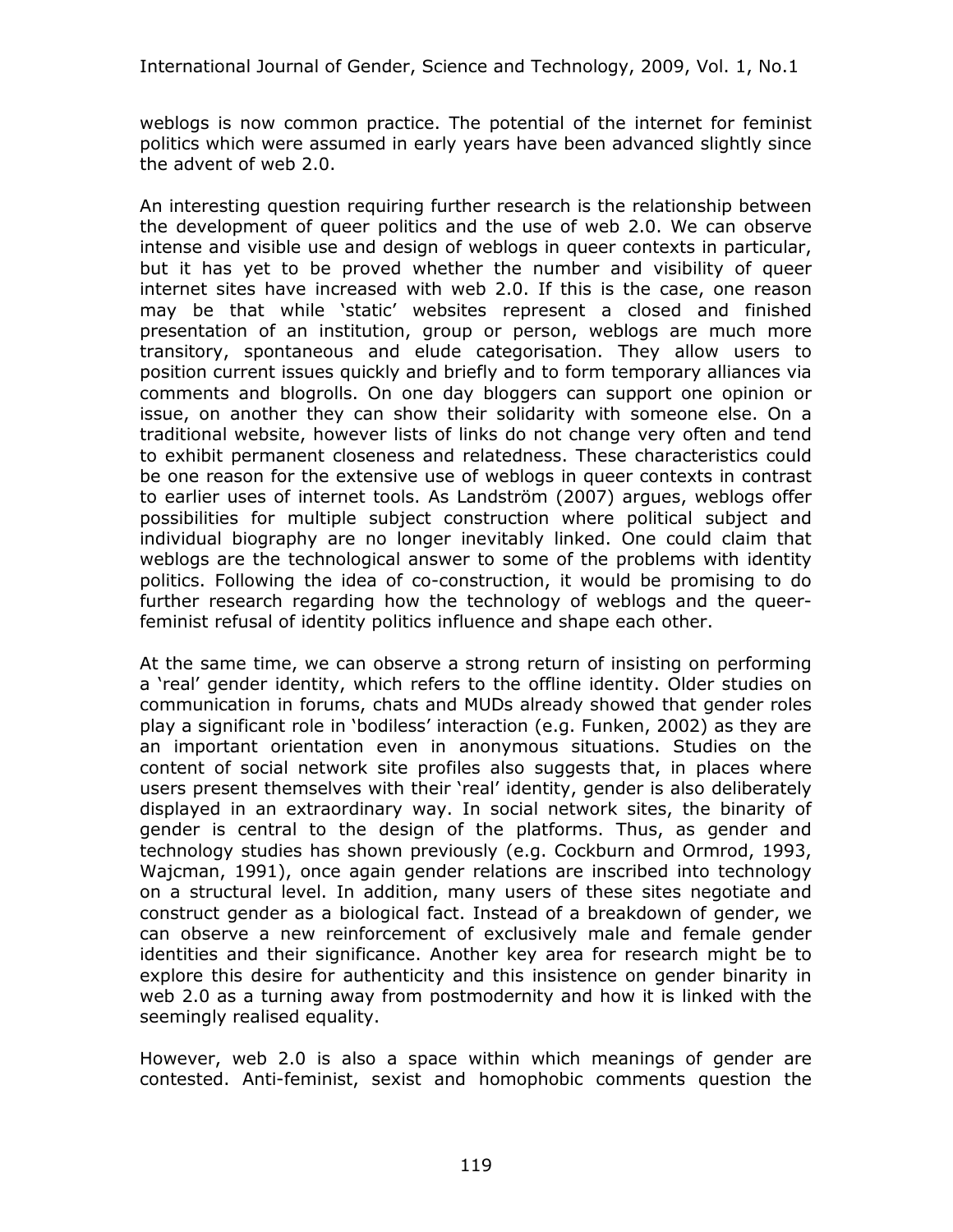relevance of gender politics and feminism every day. In addition to the social changes which lead to increasing doubt of the importance of gender issues generally, because of the aforementioned apparent equality, this phenomenon could also be technologically reinforced. In contrast to the internet era prior to web 2.0 these contrary opinions confront each other in a much more obvious and direct way. In the days of the 'old' internet with websites, forums and chats**,** every subculture had its own separate place in cyberspace, not linked or connected and often unaware of the others. Now, Wikipedia, MySpace and studiVZ are popular places and meeting points where people of different attitudes, religions, hobbies and, not least, political opinions come together. As a result, gender issues are not only discussed in (queer-feminist) niches among like-minded people, but in large communities. Feminist perspectives have to be defended, and struggles for the relevance of gender issues and an understanding of gender as a social construction have to be managed on a permanent basis. I suggest more research into the interrelation between the justification constraints of gender politics in general and the struggles in web 2.0 would provide interesting and useful insights.

To summarise, we find a heterogeneous picture of gender relations in web 2.0, which includes: a reinforcement of stereotyped representations of masculinities and femininities; experimentation with various gender identities; and, the possibilities for queer politics without recurring to singular identities. Furthermore, we can observe a great many struggles, attacks and defences of gender issues as well as strong networks, links and communities of queer-feminist politics. As pointed out, every web 2.0 tool shows different effects and corresponds with different social practices, constructions and negotiations of gender relations.

In concluding this paper I would like to highlight one final aspect that could prove to be a fruitful area for ongoing research. As mentioned above, nowadays individuals are defined as free, autonomous and enterprising individuals and thus 'governed' by their freedom. Critiques of autonomy, liberation and equality on the labour market, once the domain of feminist politics, are now collected by mainstream politics to raise everybody's willingness to work, to act self-responsibly and economically independent. How are these discursive formations linked with web 2.0? There has been no feminist analysis to date, but in other, recent non-feminist debates the connections between self-government, self-control, self-management and web 2.0 have been raised. Among others, Reichert (2008) shows how far social network sites, weblogs and e-learning tools correspond with requirements for the subjects to practice successful self-presentation, flexible self-management, self-framing and self-reflection. Thus, the internet, and especially web 2.0, can be considered a prototype of liberal governing technology (Reichert, 2008). The discourse of self-reflection and selfpresentation demands everybody's willingness to learn, control and develop the new forms of medial self-control. Thus, self-presentation in social networks has remarkable potential for managing gender identities.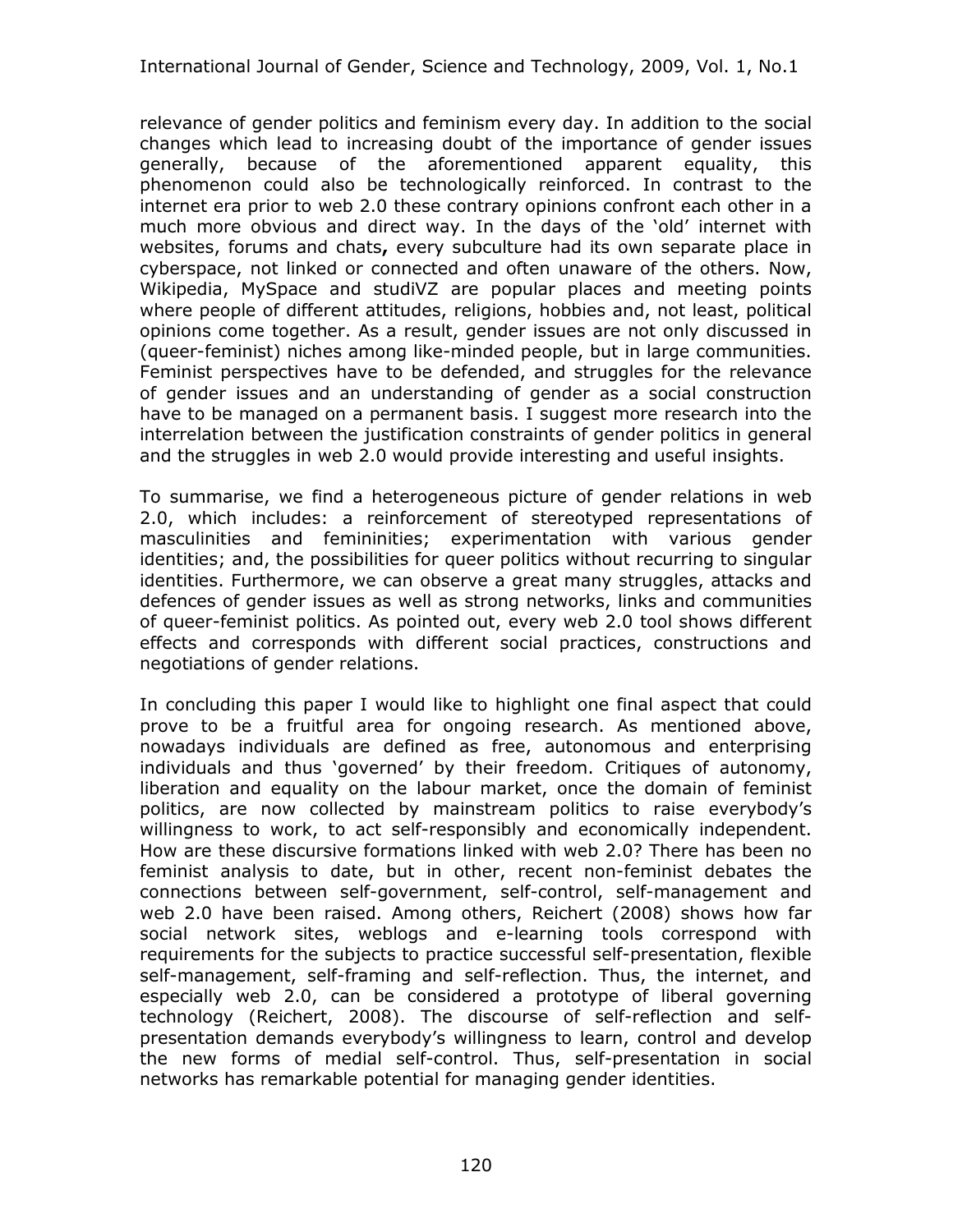To summarise, on the one hand important and valuable tools are available for queer-feminist politics, which support networking, communication, empowerment and solidarity and realise queer-feminist demands; on the other hand these feminist issues have now been merged into neoliberal politics (Winker 2007). Feminist claims and strategies have interfused with economic ideas and support the economization of society**.**

Therefore, queer-feminist activists who use web 2.0 willingly and enthusiastically should be aware of this dynamic and reflect to what extent they follow the same principles of subjection to hegemonic norms while networking, presenting themselves and empowering, and thus practice exactly that which is expected (see also Paulitz, 2005). Feminist politics should not content themselves with the simple use of network technologies, but must also prove consistently and critically how web 2.0 practices relate to calls for self-government and government by others. Discussions as well as interventions into use and design are necessary to try to develop subversive and critical opposite strategies, countercultures and alternative ways of design and use (or disuse). Alongside this, more research is needed to investigate the scope of action for feminist politics. Questions of how feminist agency can be conceptualized in web 2.0 and how interventions into technological design as well as into use practices are possible, need further exploration. Therefore, intersectional perspectives on feminist internet and technology studies could be promising, for not only studying gender but also other identity categories like ethnicity, class or age particularly with respect to their meaning for design and use of social network sites, weblogs and wikis. So, once again the challenge is to link new technological developments and their effects on gender relations with the theoretical discussions within gender and queer studies.

#### <span id="page-16-0"></span>**ENDNOTES**

<sup>1</sup> Brief overviews of these Web 2.0 tools via Youtube: wikis; blogs; social networking;and, podcasting).

#### **REFERENCES**

Bimber, B. (2000) 'Measuring the Gender Gap on the Internet'. *Social Science Quarterly*, vol. 81, no. 3, pp. 868-876.

Boltanski, L. and Chiapello È. (2005) *The New Spirit of Capitalism,* London, Verso.

boyd, d. m., and Ellison, N. B. (2007) 'Social network sites: Definition, history, and scholarship', *Journal of Computer-Mediated Communication*, 13 (1), article 11 [online] Available from: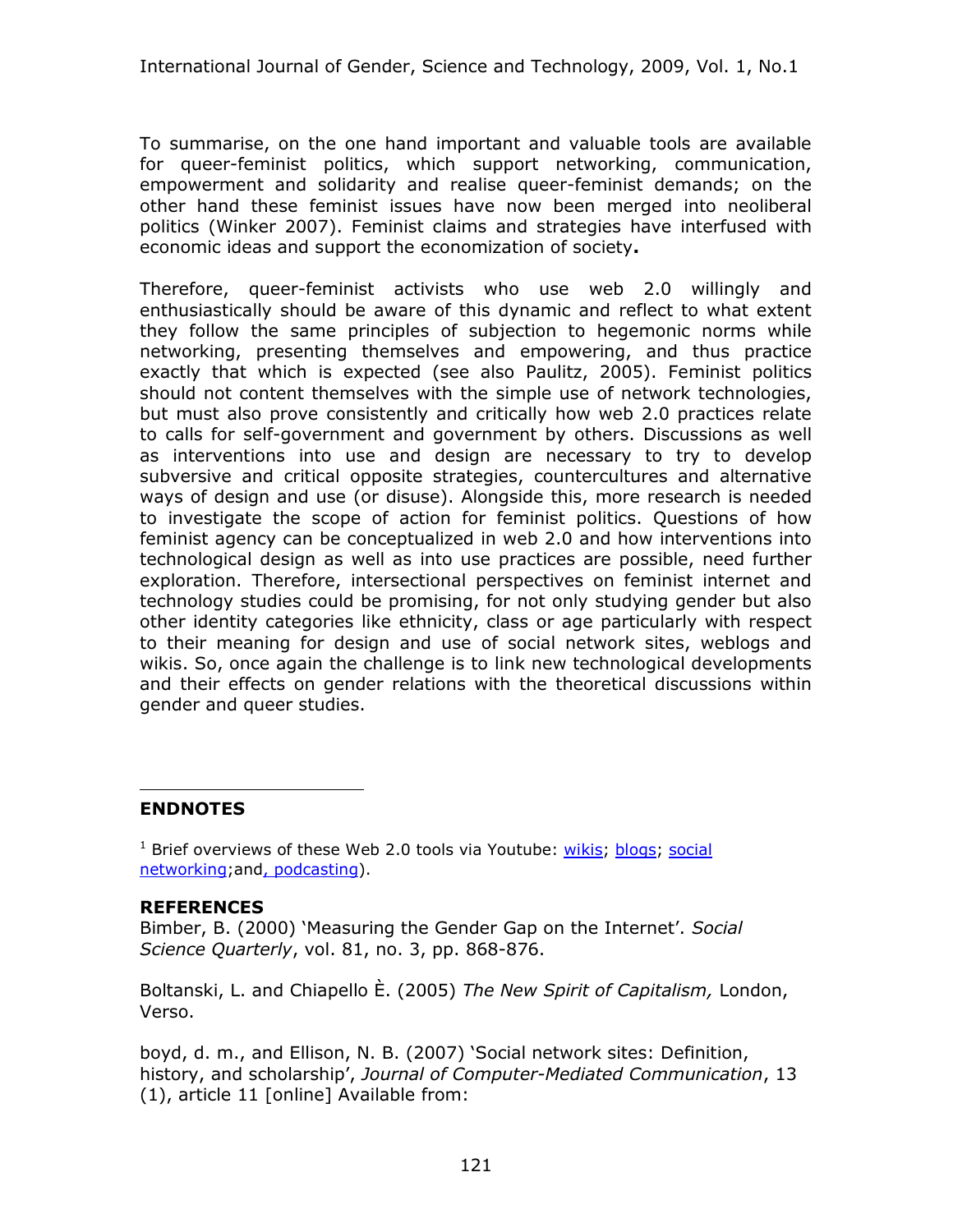http://jcmc.indiana.edu/vol13/issue1/boyd.ellison.html (Accessed 15 August 2009).

Bruckman, A. (1993) 'Gender Swapping on the Internet'. *Proc.INET'93*, pp. EFC1-EFC5.

Busemann, K. and Gscheidle, C. (2009) 'Web 2.0: Communitys bei jungen Nutzern beliebt' *Media Perspektiven*, no. 7, pp. 356-364.

Butler, J. (1990) *Gender Trouble. Feminism and the subversion of identity*, New York, Routledge.

Carstensen, T. (2008) 'Zur Ko-Konstruktion von Technik und Geschlecht in Diskursen über das Internet', in Alumni-Verein Hamburger Soziologinnen und Soziologen e.V. (eds.): *Lebendige Soziologie. Jahrbuch 2006/2007*, Hamburg, pp. 24-41.

Carstensen, T. and Winker, G. (2005) 'A Tool but not a Medium - Practical Use of the Internet in the Women's Movement', in Archibald, J., Emms, J., Grundy, F., Payne, J. and Turner, E. (eds.), *The Gender Politics of ICT*, London, Middlesex University Press, pp. 149-162.

Carstensen, T. and Winker, G. (2007) 'E-Empowerment of heterogeneous feminist networks', in Zorn, I., Maaß, S., Rommes, E., Schirmer, C., Schelhowe, H. (eds.) *Gender Designs IT. Construction and Deconstruction of Information Society Technology*, Wiesbaden, VS Verlag für Sozialwissenschaften, pp. 109-120.

Chomsky, N. (1999) *Profit over people. Neoliberalism and global order*, New York, Seven Stories Press.

Cochrane, K. (2006) 'The third wave: At a computer near you' *Guardian Unlimited, 31st March,* [online] Available from: http://www.guardian.co.uk/world/2006/mar/31/gender.uk (Accessed 23 April 2009).

Cockburn, C. and Ormrod, S. (1993) *Gender and Technology in the Making,* London, Sage.

Consalvo, M. and Paasonen, S. (eds.) (2002) *Women & Everyday Uses of the Internet. Agency & Identity*, New York, Washington D.C., Baltimore, Peter Lang.

Czauderna, M. (2007), Politische Zensur beim Netzwerkriesen?' *Intro*, 13 *March* [online] Available from: http://www.intro.de/news/23040079 (Accessed 24 June 2009).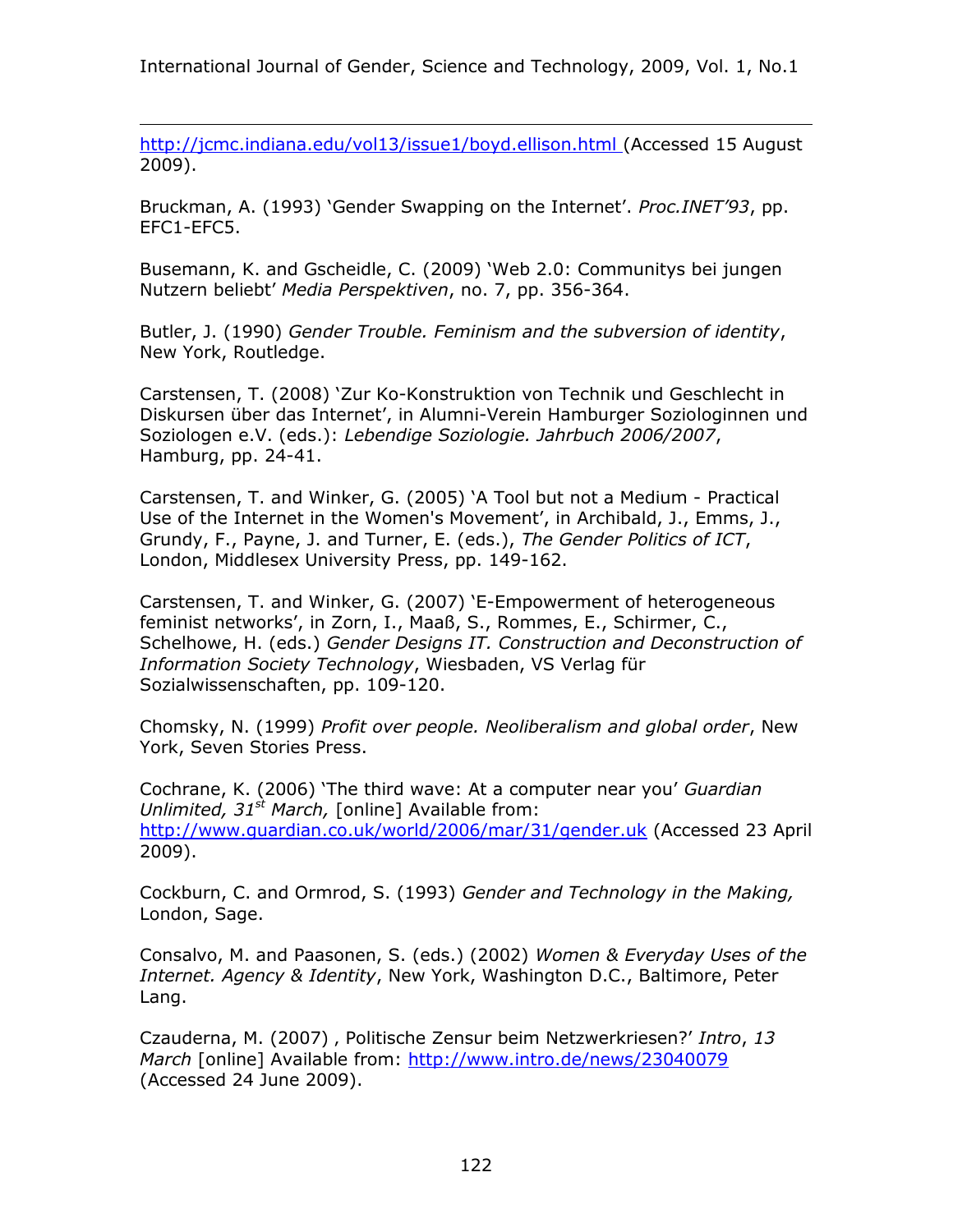Doorn, N. van, Zoonen, L. van and Wyatt, S. (2007) 'Writing from experience: Presentations of Gender Identity on Weblogs' *European Journal of Women's Studies,* no. 14, 2, pp. 143-159.

Dorer, J. (1997) 'Gendered Net: Ein Forschungsüberblick über den geschlechtsspezifischen Umgang mit neuen Kommunikationstechnologien' *Rundfunk und Fernsehen,* no. 45, 1,pp. 19-29.

Floyd, C., Kelkar, G., Klein-Franke, S., Kramarae, C. and Limpangog, C. (eds.) (2002) *Feminist Challenges in the Information Age. Information as a Social Ressource,* Opladen, Leske + Budrich.

Foucault, M. (2008) *The Birth of Biopolitics. Lectures at the College de France, 1978-1979,* Basingstoke, Palgrave Macmillan.

Fraser, N. (2009) 'Feminism, Capitalism and the Cunning of History'. *New Left Review,* 56, March/April 2009, pp. 97-117.

Funken, C. (2002) 'Digital Doing Gender', in Münker, S. and Roesler, A. (eds.), *Praxis Internet. Kulturtechniken der vernetzten Welt*, Frankfurt/Main, Suhrkamp, pp. 158-181.

Funken, C. and Winker, G. (2002) 'Online-Aktivitäten von und für Frauen im deutschsprachigen Internet', in Bundesministerium für Familie, Senioren, Frauen und Jugend (eds.), *WOW – Women on the Web. Internationale Konferenz 8.-10. März 2001*, Berlin, pp. 25-38.

Haraway, D. (1991) 'A Cyborg Manifesto: Science, Technology, and Socialist-Feminism in the Late Twentieth Century', in Haraway, D (ed.), *Simians, Cyborgs and Women: The Reinvention of Nature,* New York, Routledge, pp. 149-181.

Harcourt, W. (1999) *Women@internet. Creating New Cultures in Cyberspace,* New York, ZedBooks.

Harders, C. and Hesse, F. (2006) 'Partizipation und Geschlecht in der deutschen Blogosphäre' *femina politica,* no. 2, pp. 90-101.

Harding, S. (1991) *Feministische Wissenschaftstheorie. Zum Verhältnis von Wissenschaft und sozialem Geschlecht,* Argument, Hamburg.

Herring, S. C. (1996) 'Bringing Familiar Baggage to the New Frontier: Gender Differences. in Computer-Mediated Communication', in Vitanza, V. J. (ed.), *CyberReader,* Boston, Allyn & Bacon, pp. 144-154.

Herring, S. C., Scheidt, L. A., Bonus, S. and Wright, E. (2004) 'Bridging the Gap. A genre analysis of Weblogs'. Paper presented at the *37th Hawaii*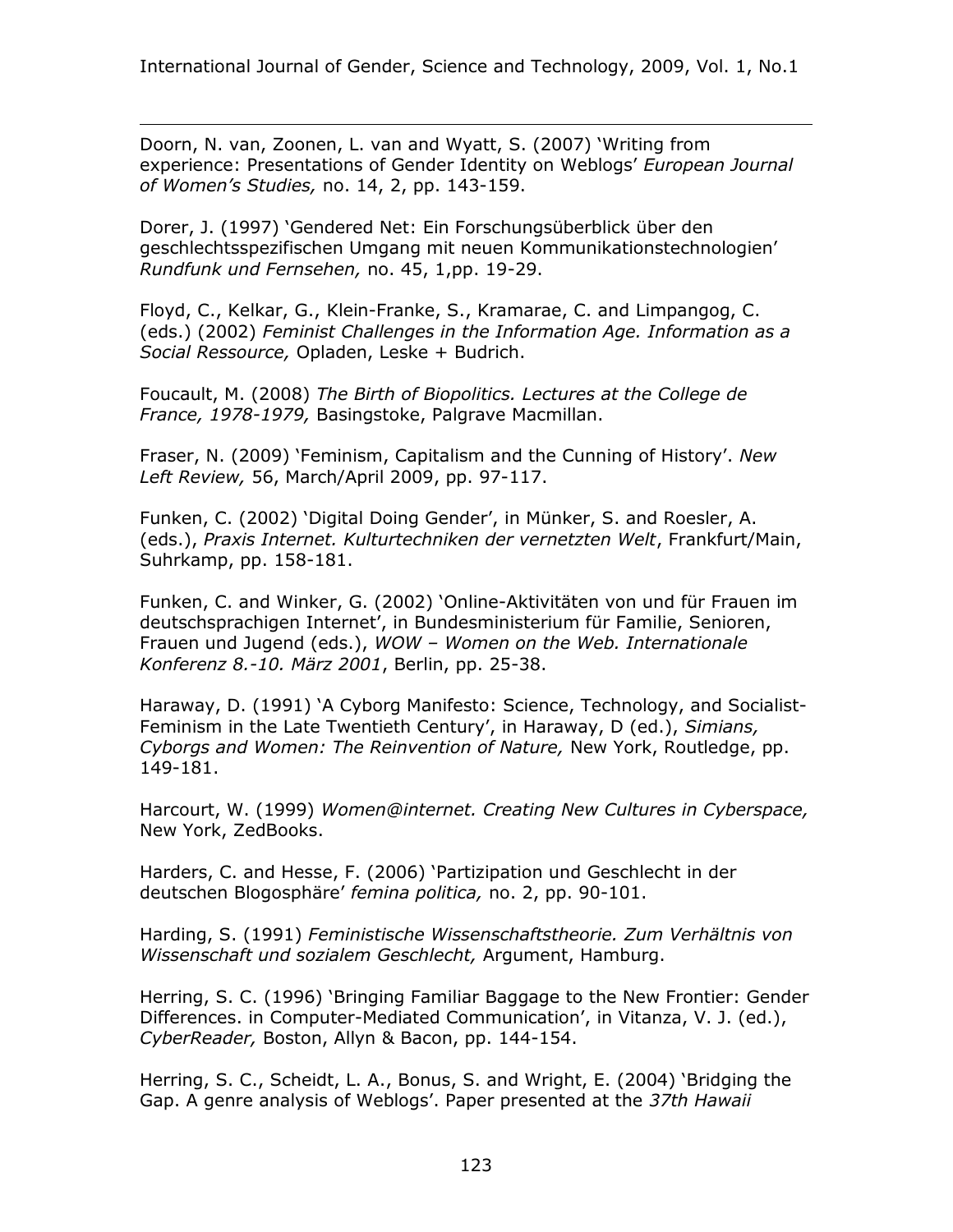*International Conference on System Sciences,* [online], available from: http://www.ics.uci.edu/~jpd/classes/ics234cw04/herring.pdf (Accessed 23 April 2009).

Hesse, F. (2008) 'Die Geschlechterdimension von Weblogs: Inhaltsanalytische Streifzüge durch die Blogosphäre' *kommunikation@gesellschaft*, 9 (1), [Online]. Available from: http://www.soz.uni-frankfurt.de/K.G/B1\_2008\_Hesse.pdf (Accessed 23 April 2009).

Hirschorn, M. (2007) 'The Web 2.0 Bubble' *the Atlantic, April 2007,* [online] Available from: http://www.theatlantic.com/doc/200704/social-networking (Accessed 14 August 2009).

Initiative D21, and TNS Infratest (2008) *(N)Onliner Atlas 2008*, [online] Available from: http://old.initiatived21.de/fileadmin/files/08\_NOA/NONLINER2008.pdf (Accessed 23 April 2009).

Keddi, B. (2004) 'Junge Frauen: Vom doppelten Lebensentwuf zum biografischen Projekt', in Becker, R. and Kortendiek, B. (eds.) *Handbuch der Frauen- und Geschlechterforschung. Theorie, Methode, Empirie,* Wiesbaden, VS Verlag für Sozialwissenschaften, pp. 378-383.

Klaus, E. (2008) , Antifeminismus und Elitefeminismus - Eine Intervention' *Feministische Studien,* no. 2 (2008), pp. 176-186.

Klobas, J (2006) *Wikis: Tools for Information Work and Collaboration,* Oxford, Chandos Publishing.

Koppetsch, C. and Burkart, G. (1999) *Die Illusion der Emanzipation. Zur Wirksamkeit latenter Geschlechtsnormen im Milieuvergleich,* Konstanz, UVK.

Kreisky, E. (2001) 'Ver- und Neuformungen des politischen und kulturellen Systems. Zur maskulinen Ethik des Neoliberalismus'. *Kurswechsel. Zeitschrift für gesellschafts-, wirtschafts- und umweltpolitische Alternativen*, no. 4, pp. 38-50.

Landström, C. (2007) 'Queering Space for New Subjects' *Kritikos. An international and interdisciplinary journal of postmodern cultural sound, text and image*, no. 4, November-December, [online] Available from: http://intertheory.org/clandstrom.htm (Accessed 23 August 2009).

Lowtzow, C. von (2007), Neue Abhängigkeit: warum sind 'Kids on TV' aus MySpace geflogen?' *jetzt.de*, *12 March* [online] Available from: http://jetzt.sueddeutsche.de/texte/anzeigen/370095 (Accessed 24 June 2009).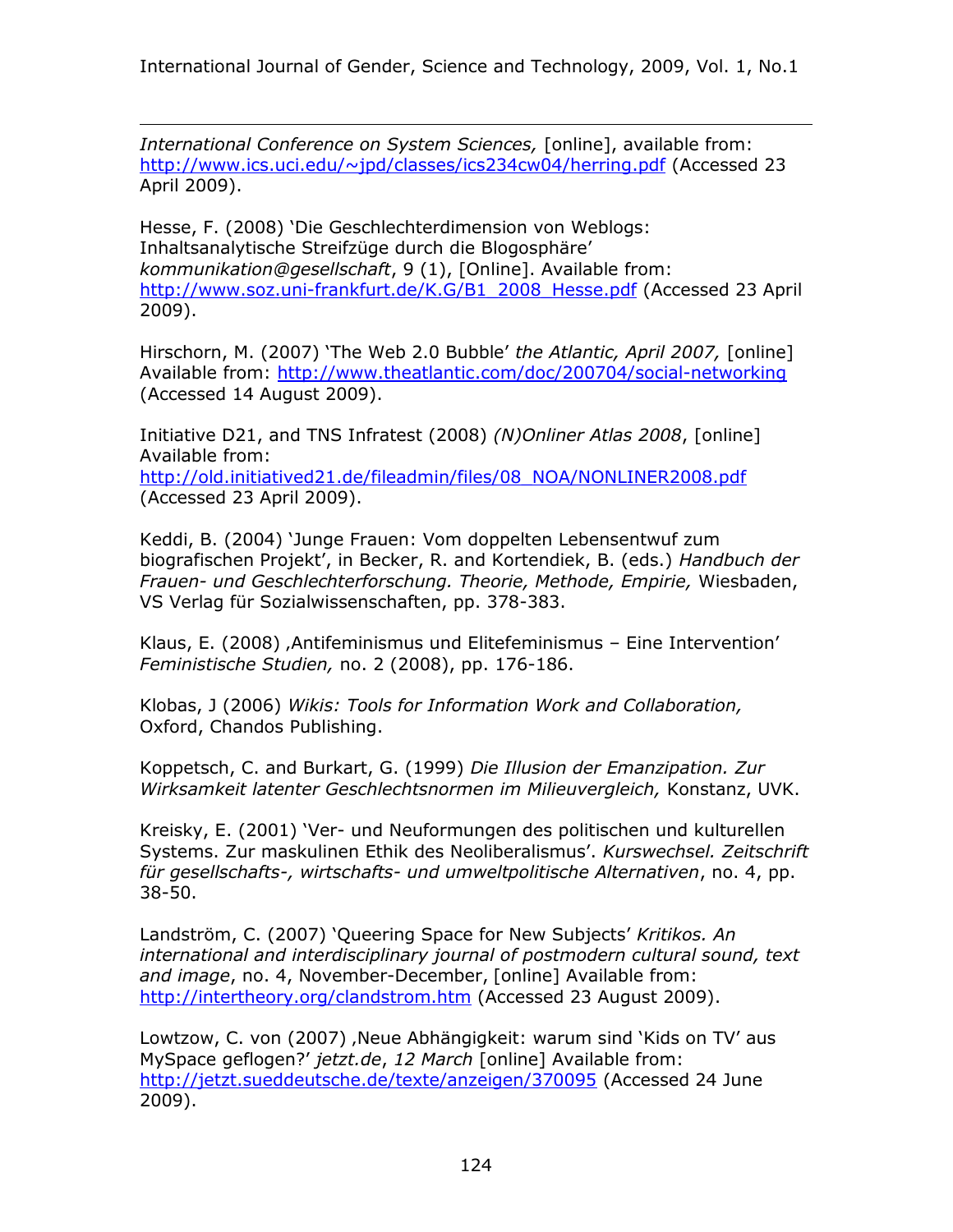Manago, A. M., Graham, M. B., Greenfield, P. M. and Salimkhan, G. (2008) 'Self-presentation and gender on MySpace' *Journal of Applied Developmental Psychology,* no. 29, 6, November-December, pp. 446-458.

Mühlbauer, P. (2007), Bart Simpson Child Fucker. MySpace löscht Profile, lässt die Nutzer aber über die Gründe im Unklaren' *telepolis*, *10 March* [online] Available from: http://www.heise.de/tp/r4/artikel/24/24809/1.html (Accessed 24 June 2009).

Neidhart, D. (2007), Die Band aus dem Badehaus. Kids on TV haben die Zensoren von Myspace besiegt' *jungle world 18 April* [online] Available from: http://jungle-world.com/seiten/2007/16/9781.php (Accessed 24 June 2009).

Neverla, I. (1998) 'Geschlechterordnung in der virtuellen Realität: Über Herrschaft, Identität und Körper im Netz', in Neverla, I. (ed.), *Das Netz-Medium. Kommunikationswissenschaftliche Aspekte eines Mediums in Entwicklung*, Opladen, Wiesbaden, Westdeutscher Verlag, pp. 137-151.

O'Reilly, T. (2005) *What is Web 2.0. Design patterns and business models for the next generation* [online] Available from: http://www.oreilly.de/artikel/web20.html (Accessed 20 August 2009)

Paulitz, T. (2005) *Netzsubjektivität/en. Konstruktionen von Vernetzung als Technologien des sozialen Selbst Eine empirische Untersuchung in Modellprojekten der Informatik,* Münster, Westphälisches Dampfboot.

Pew Internet and American Life Project (2007) *Teens and Social Media. The use of social media gains a greater foothold in teen life as they embrace the conversational nature of interactive online media,* Washington [online] Available from:

http://www.pewinternet.org/~/media//Files/Reports/2007/PIP\_Teens\_Social Media Final.pdf.pdf (16 August 2009).

Pew Internet and American Life Project (2009) Who's online. Demographics of Internet Users [online] Available from: http://www.pewinternet.org/Static-Pages/Trend-Data/Whos-Online.aspx (Accessed 28 September 2009).

Plant, S. (1997) *Zeroes and Ones: Digital Women and the New Technoculture,* New York, Doubleday.

Reichert, R. (2008) *Amateure im Netz. Selbstmanagement und Wissenstechnik im Web 2.0,* Bielefeld, transcript.

Schmidt, J. (2006) *Weblogs. Eine kommunikationssoziologische Studie*, Konstanz, UVK.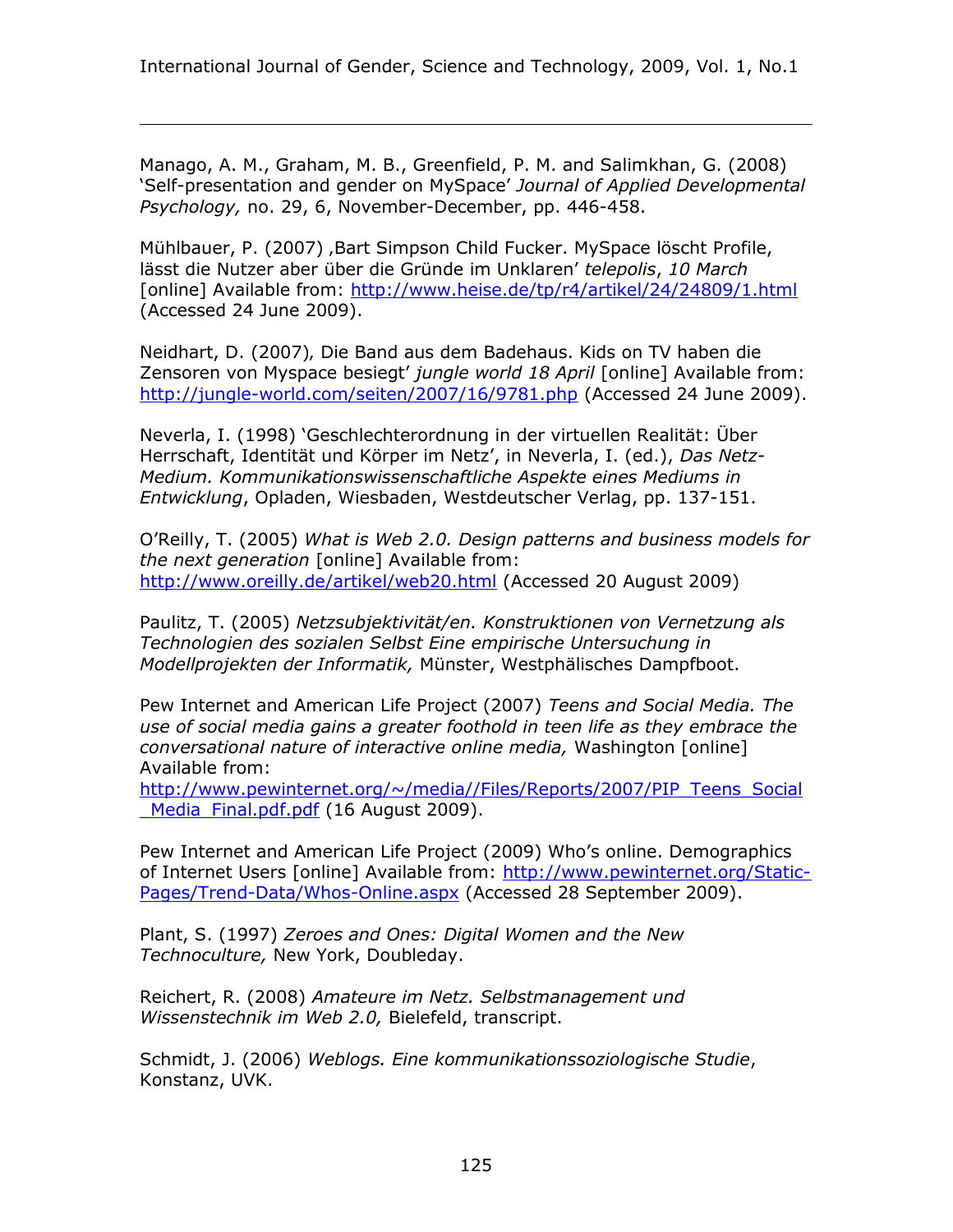Schmidt, J. (2008), Was ist neu am Social Web? Soziologische und kommunikationswissenschaftliche Grundlagen', in Zerfaß, A., Welker, M. and Schmidt, J. (eds.) *Kommunikation, Partizipation und Wirkungen im Social Web, Band 1 Grundlagen und Methoden: Von der Gesellschaft zum Individuum,* Köln, Herbert von Halem Verlag, pp. 18-40

Schmidt, J., Schönberger, K. and Stegbauer, C. (2005), Erkundungen von Weblog-Nutzungen. Anmerkungen zum Stand der Forschung' in Schmidt, J., Schönberger, K. and Stegbauer, C. (eds.): *Erkundungen des Bloggens. Sozialwissenschaftliche Ansätze und Perspektiven der Weblogforschung. Sonderausgabe von kommunikation@gesellschaft*, Jg. 6. [online] Available from: http://www.soz.uni-

frankfurt.de/K.G/B4\_2005\_Schmidt\_Schoenberger\_Stegbauer.pdf (Accessed 15 August 2009).

Schönberger, K. (2008) 'Doing Gender, Kulturelles Kapital und Praktiken des Bloggens', in Hengartner, T. and Simon, M (eds.) *Bilder - Bücher - Bytes*, Berlin, [preprint online], available at: http://www.kultur.unihamburg.de/technikforschung/download/Schoenberger\_dgv\_kongress\_Main preprint.pdf (Accessed 23 April 2009).

Shade, L. R. (2002) *Gender and Community in the Social Construction of the Internet,* New York, Peter Lang.

Spender, D. (1996) *Nattering on the Net,* Toronto, Garamond Press.

Stegbauer, C., Schönberger, K. and Schmidt, J. (2007) 'Editorial: Wikis – Diskurse, Theorien und Anwendungen', in Stegbauer, C., Schmidt, J. and Schönberger, K. (eds.): *Wikis: Diskurse, Theorien und Anwendungen. Sonderausgabe von kommunikation@gesellschaft*, Jg. 8. [online]. Available from: http://www.soz.uni-

frankfurt.de/K.G/B2\_2007\_Stegbauer\_Schoenberger\_ Schmidt.pdf, (Accessed 15 August 2009).

Thelwall, M. (2008) 'Social networks, gender and friending: An analysis of MySpace member profiles' *Journal of the American Society for Information Science and Technology,* no. 59, 8, pp. 1321-1330.

Turkle, S. (1995) *Life on the Screen. Identity in the Age of the Internet,* New York, Simon & Schuster

Wajcman, J. (1991) *Feminism Confronts Technology,* Cambridge, Polity Press.

Wajcman, J. (2004) *TechnoFeminism*, Cambridge, Polity Press.